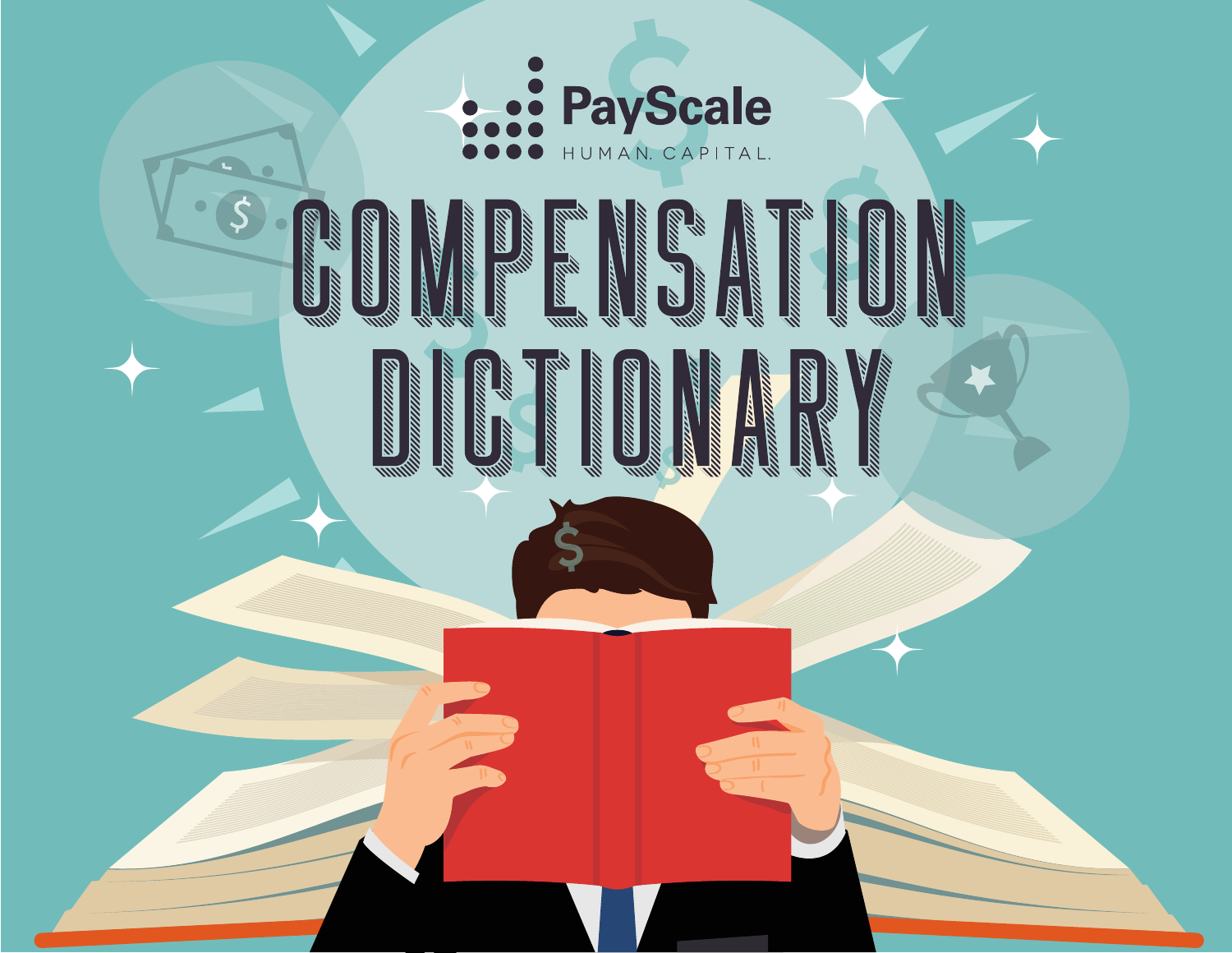

This is your crash course in the compensation language. Find all the terms you need to master any compensation conversation. You'll be 'comp'letely fuent in no time.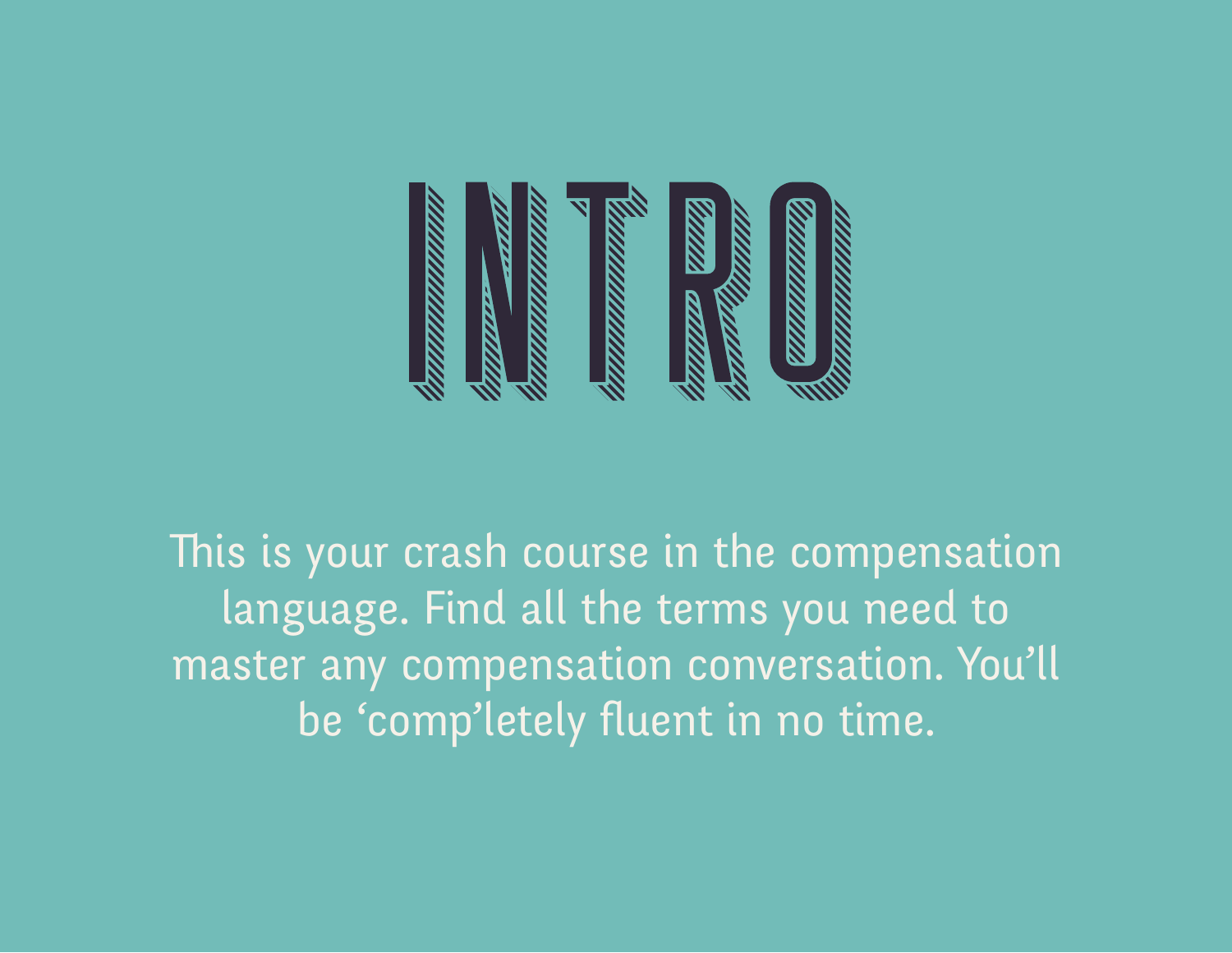

#### Section 1: Comp 101

| Pay Philosophy            | 5  |
|---------------------------|----|
| <b>Pay Strategy</b>       | 6  |
| <b>Pay Policies</b>       | 7  |
| Pay Transparency          | 8  |
| Base Pay vs. Variable Pay | 9  |
| <b>TCC</b>                | 10 |
| Non-Exempt vs. Exempt     | 11 |
|                           |    |

#### Section 2: Market Pricing

| <b>Market Study</b>        | 13 |
|----------------------------|----|
| <b>Benchmark Job</b>       | 14 |
| <b>Compensable Factors</b> | 15 |
| <b>Labor Market</b>        | 16 |
| Percentile                 | 17 |
| Market-Ratio               | 18 |

#### Section 3: Pay Structures

| Pay Ranges, Pay Grades, and Pay | 20 |
|---------------------------------|----|
| <b>Range Midpoint</b>           | 21 |
| Range Width (or Spread)         | 22 |
| <b>Compa-Ratio</b>              | 23 |
| <b>Range Penetration</b>        | 24 |
| Geographic Differentials        | 25 |
|                                 |    |

#### Section 4: Pay Concerns and Pay Raises

| Internal vs. External Equity           | 27 |
|----------------------------------------|----|
| Compression                            | 28 |
| <b>Red-Circled and Green-Circled</b>   | 29 |
| <b>COLA</b>                            | 30 |
| Merit Increases vs. Market Adjustments | 31 |
| <b>Merit Matrix</b>                    |    |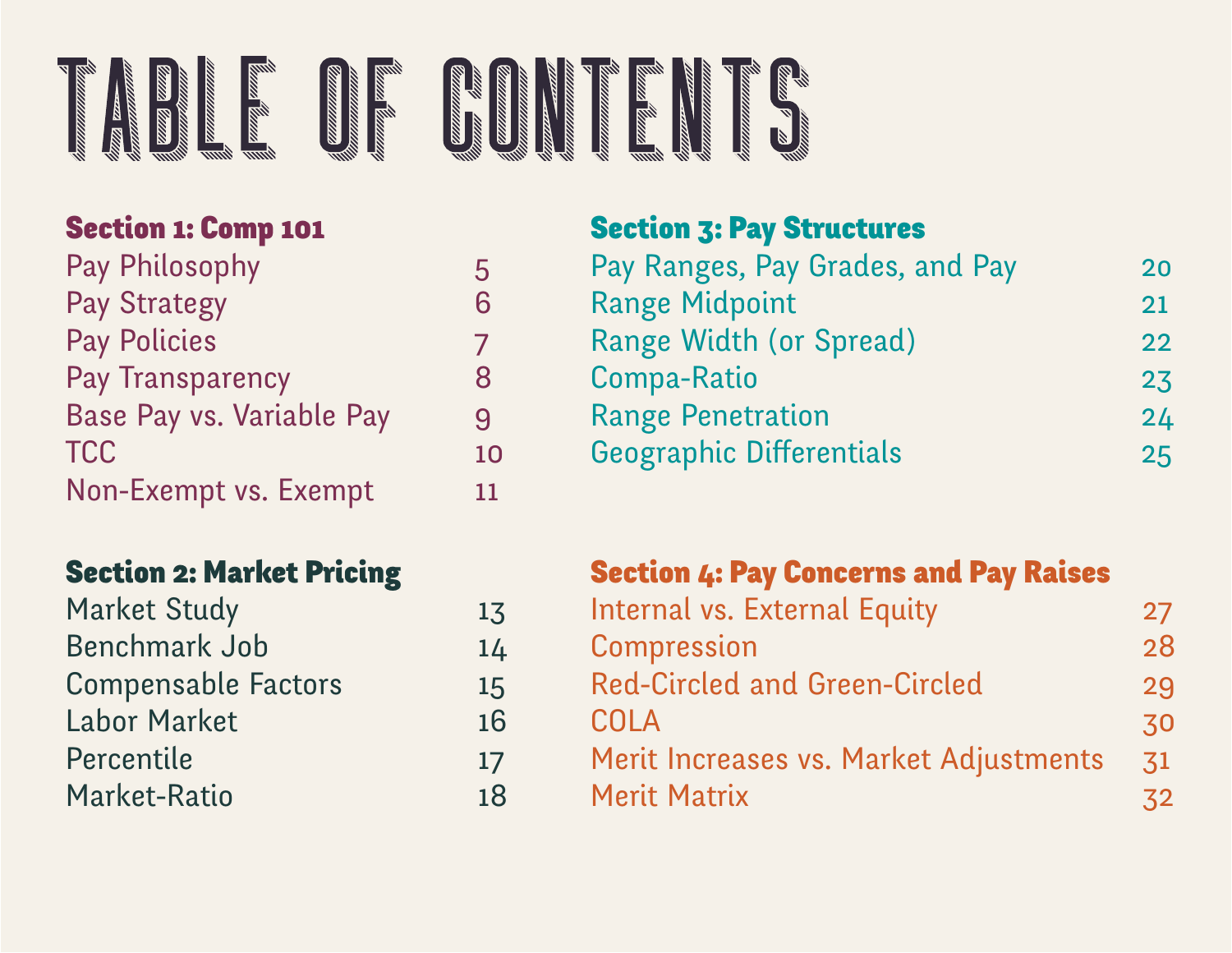

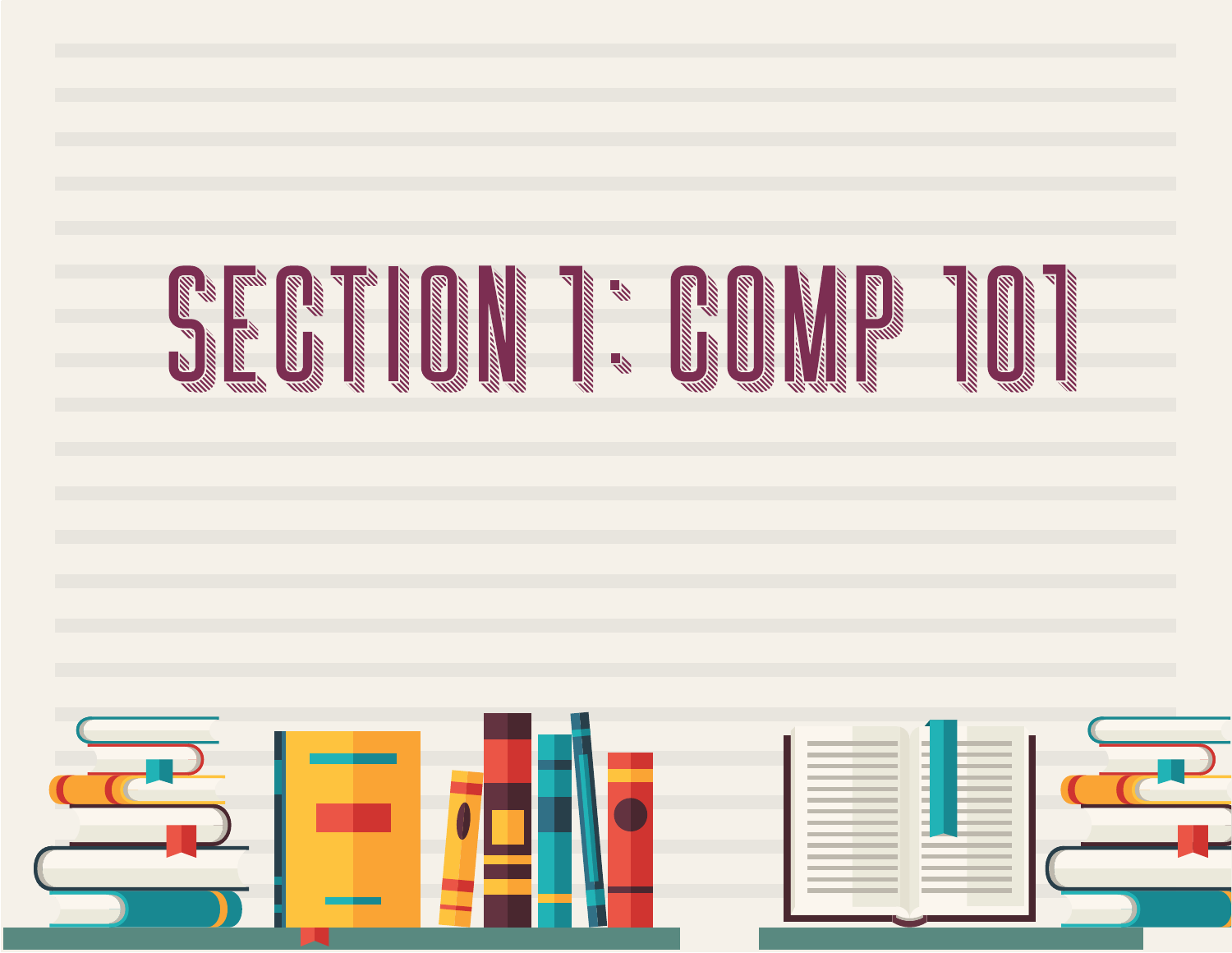<span id="page-4-0"></span>

High-level documentation on what you are trying to achieve with your compensation plan.

#### Why it maters

Your pay philosophy statement is typically something all employees can access (either in the employee handbook or via an intranet) and answers the question of why you have a plan in the first place. Because everyone can read it, the explanation is usually pretty high-level and includes statements like "to attract, retain, and motivate employees" or "intended to be fair and simple." The philosophy statement should also address what you plan to [reward with compensation](http://www.payscale.com/compensation-today/2013/07/5-ways-to-improve-your-compensation-strategy) (performance, tenure, acquisition of skills, etc.).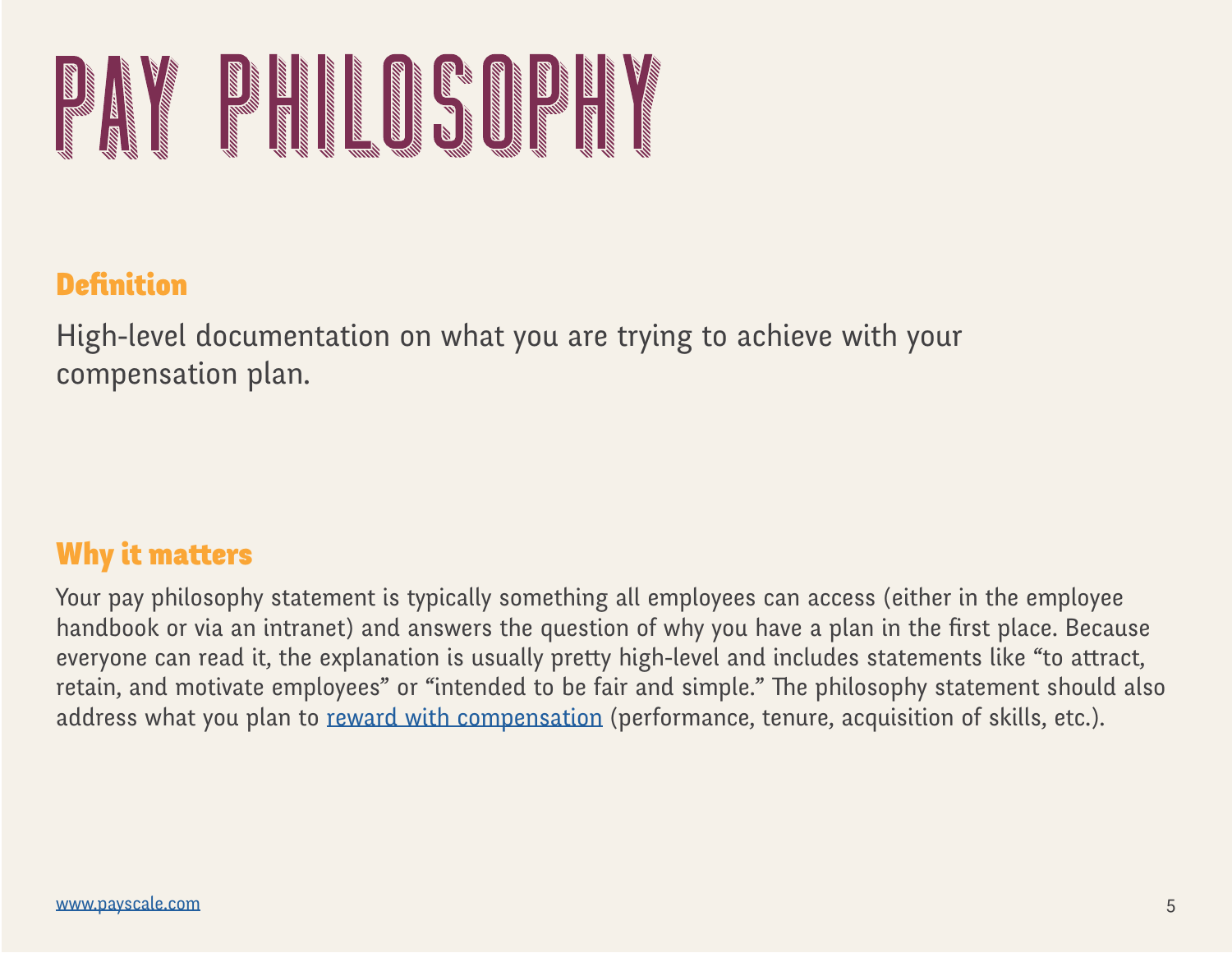<span id="page-5-0"></span>

Identifying the market you compete in for your talent and how competitively you wish to pay in that market.

#### Why it maters

Your pay strategy is a litle more micro than the pay philosophy. It defnes how you intend to enact your philosophy–the "plan of attack" to ensure you achieve the goals outlined in your philosophy. Often included are details around how you defne your talent market (who you compete with when hiring employees) and how competitive you plan to pay to the market (your target percentile). As such, the strategy is often seen only by the executive team, though companies who choose a higher level of transparency may decide to make this information public.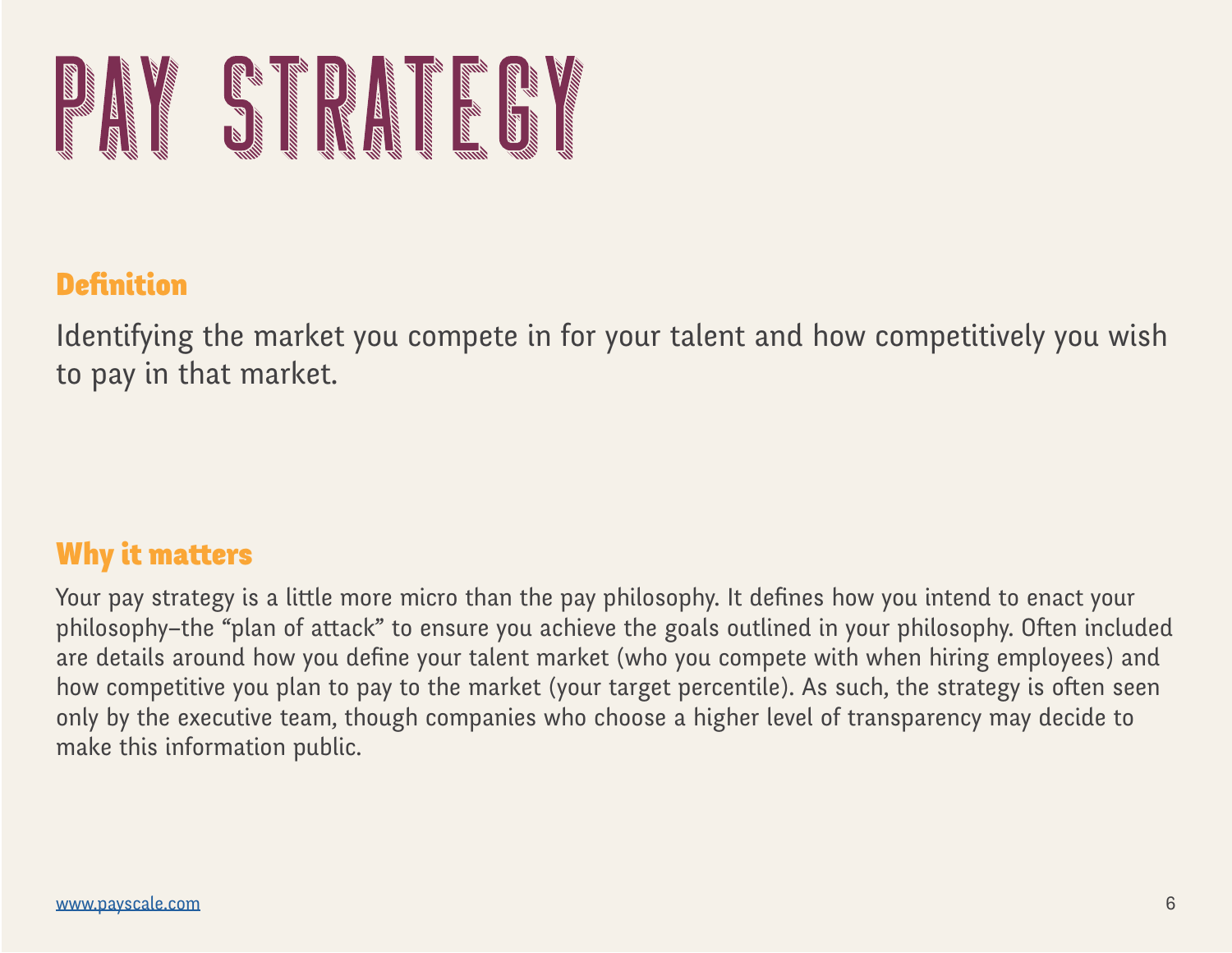<span id="page-6-0"></span>

Statements on how you intend to administer the [compensation plan](http://www.payscale.com/compensation-today/2012/10/compensation-strategies-that-work). Organizations who prefer the less formal terminology may refer to these as guidelines.

#### Why it maters

Your policies tell executives and managers how certain compensation-related transactions should take place. How and when will increases be determined? How do you plan to address employees who are paid outside of their range (red and green circled)? How are promotions, demotions, or transfers handled? Writen guidelines or policies ensure the compensation plan is carried out as intended and, more importantly, that compensation is administered fairly.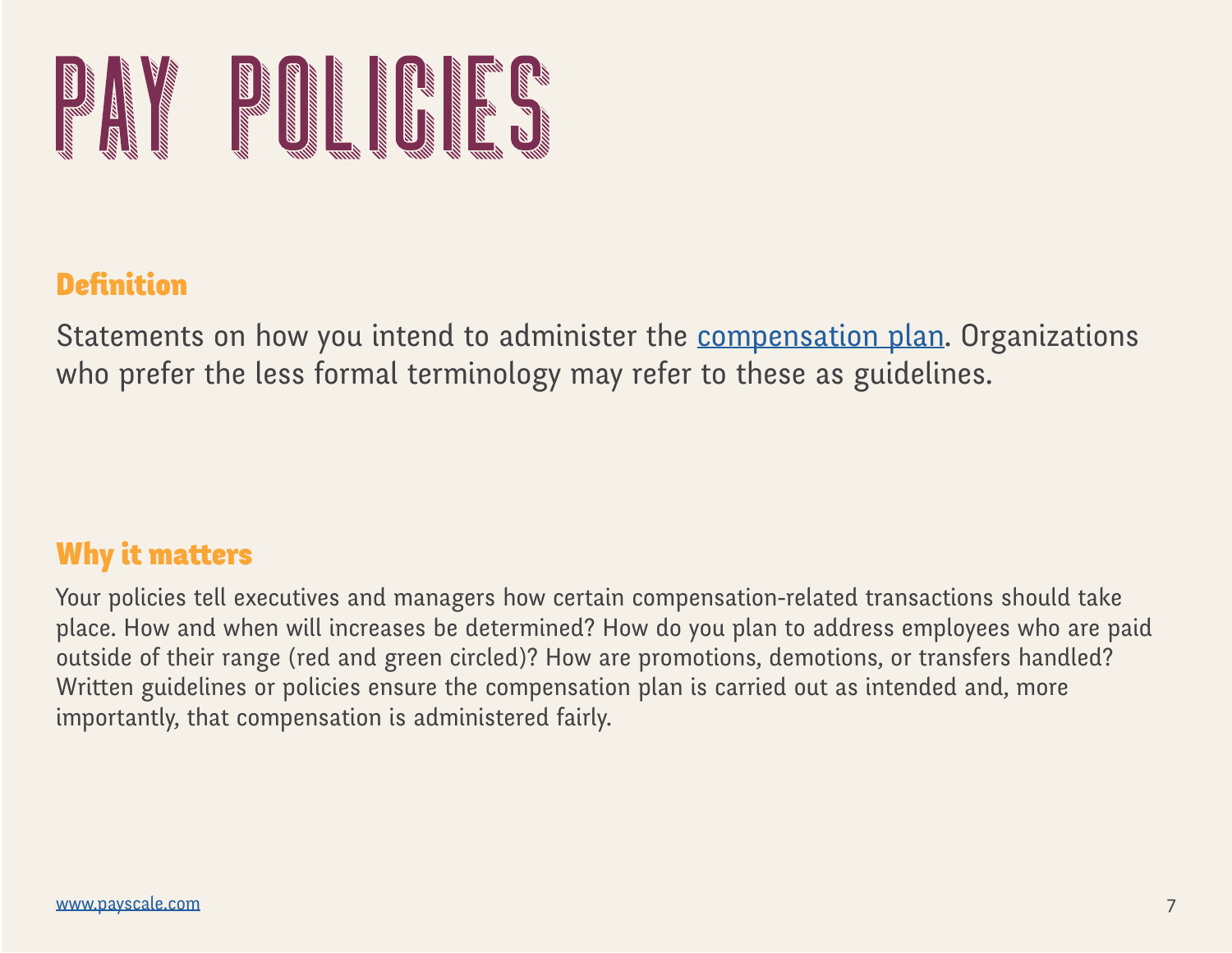<span id="page-7-0"></span>

The level of information that is shared with employees regarding the organization's compensation plan.

#### Why it maters

More and more companies across all industry sectors are shifting toward an increased level of pay [transparency](http://www.payscale.com/compensation-today/2013/06/creating-pay-transparency-in-the-workplace) as it can result in higher job satisfaction and higher intent to stay from employees. If you're responsible for making recommendations to your leaders on what information to share with employees, it's important to note that transparency is not an on/off switch. There are varying levels at which an organization can be open about their compensation plan–this could include sharing information on your pay strategy, your market studies, pieces or all of your pay structure–without going so far as to publish all employees' salaries.

The key with pay transparency is consistency. Whatever you decide to allow managers to share with their employees, make sure they are all providing the same amount of detail to their staff. If one manager shares more with their team, than employees may start to question the fairness of the plan (in addition to how uninformed their manager may be if he/she is not sharing the same information).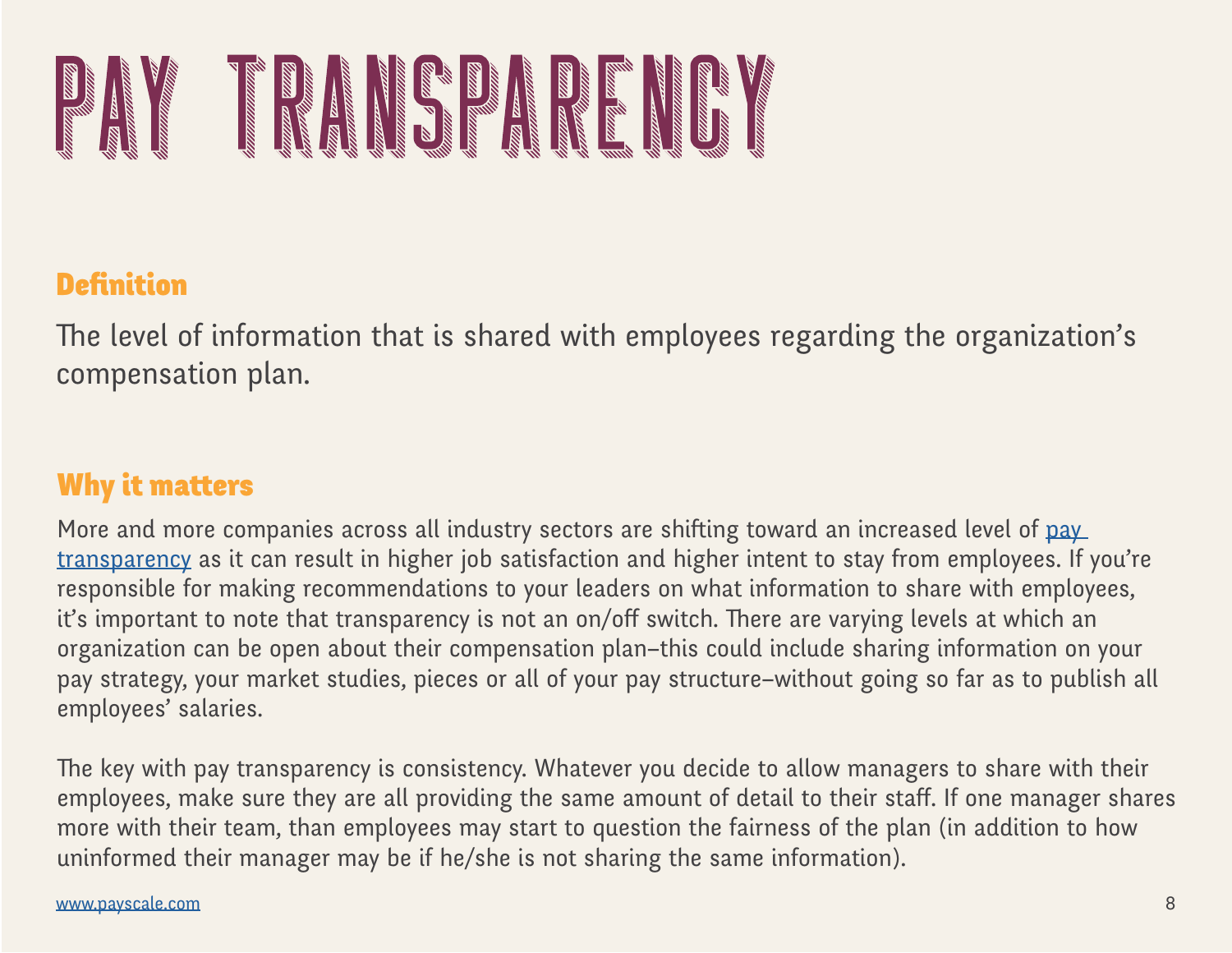<span id="page-8-0"></span>

Base pay is the fxed compensation an employee receives at regular intervals. Variable pay is compensation at risk, fuctuates based on employee performance/ results achieved, and is typically a one-time payment that must be re-earned each performance period.

#### Why it maters

The fixed base pay (salary or hourly) is the guaranteed compensation your employees receive for their work performed. [Variable pay](http://www.payscale.com/compensation-today/2009/08/variable-pay-compensation-strategy) is just that–it varies. Not just the amount, but the payout period, who is eligible for what, the metrics the employee is measured against, and so forth. Compensation plans can include both a base pay structure and a variable pay structure and there is a trend toward ofering more "at risk" pay to employees to incite better performance and employee ownership of their compensation. Typical variable pay includes incentives, bonuses, commission, and proft-sharing.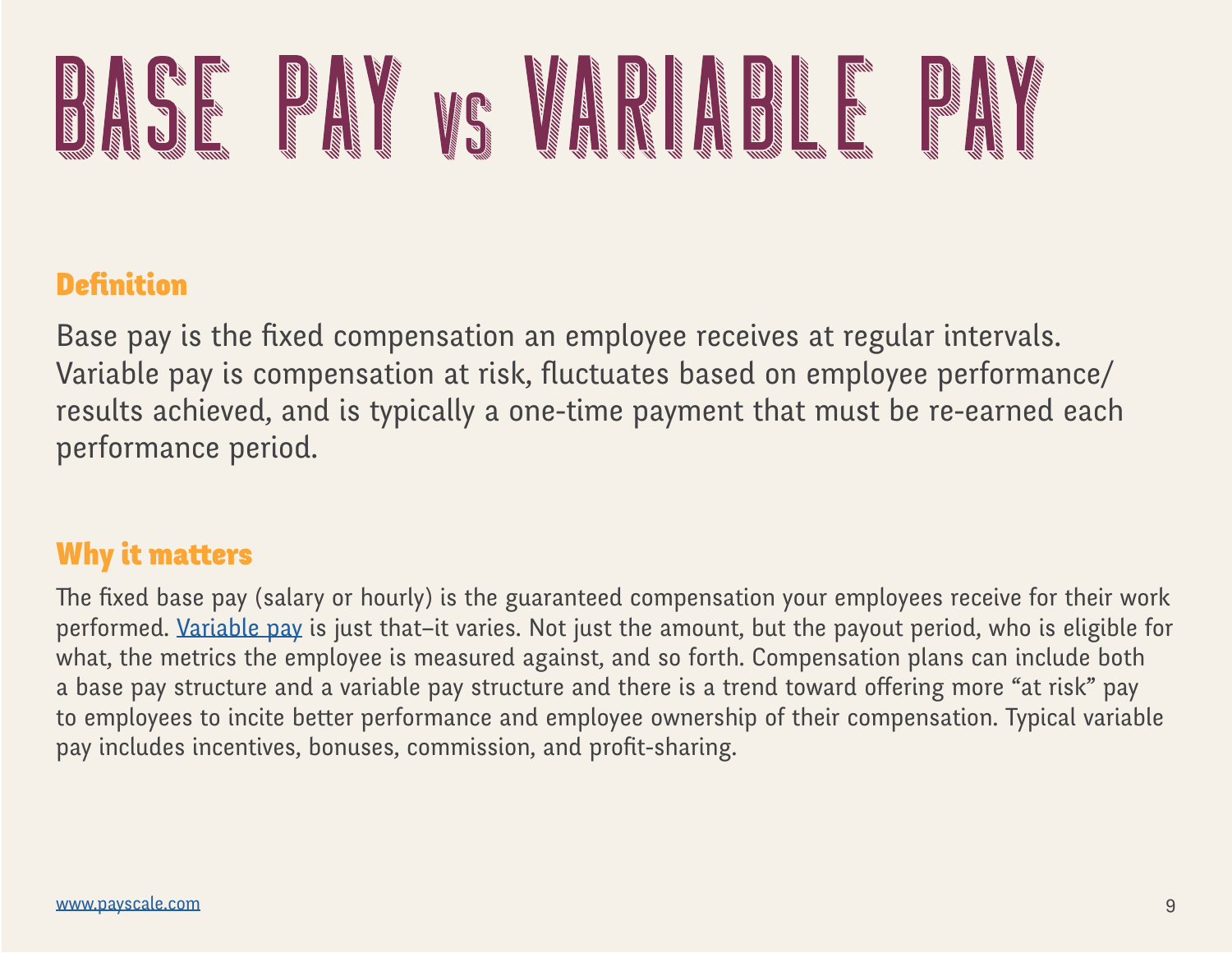<span id="page-9-0"></span>

Total Cash Compensation (TCC)

#### Why it maters

This is the combination of an employee's base (fixed) pay and any variable pay they might receive including incentive payouts, commissions, bonuses, or cash proft sharing. As the name implies, TCC only applies to [monetary compensation](http://www.payscale.com/compensation-today/2013/11/communicating-total-compensation-to-employees-in-a-meaningful-way) and should not include non-monetary items like employer contributions to benefits (including 401k matching), a car allowance, or cell-phone plan. Think of it this way: if the employee sees it in their paycheck, then it's cash compensation. If your organization has a high mix of base and variable pay for employees, it's a good idea to evaluate your TCC to market TCC in addition to the typical base pay evaluation.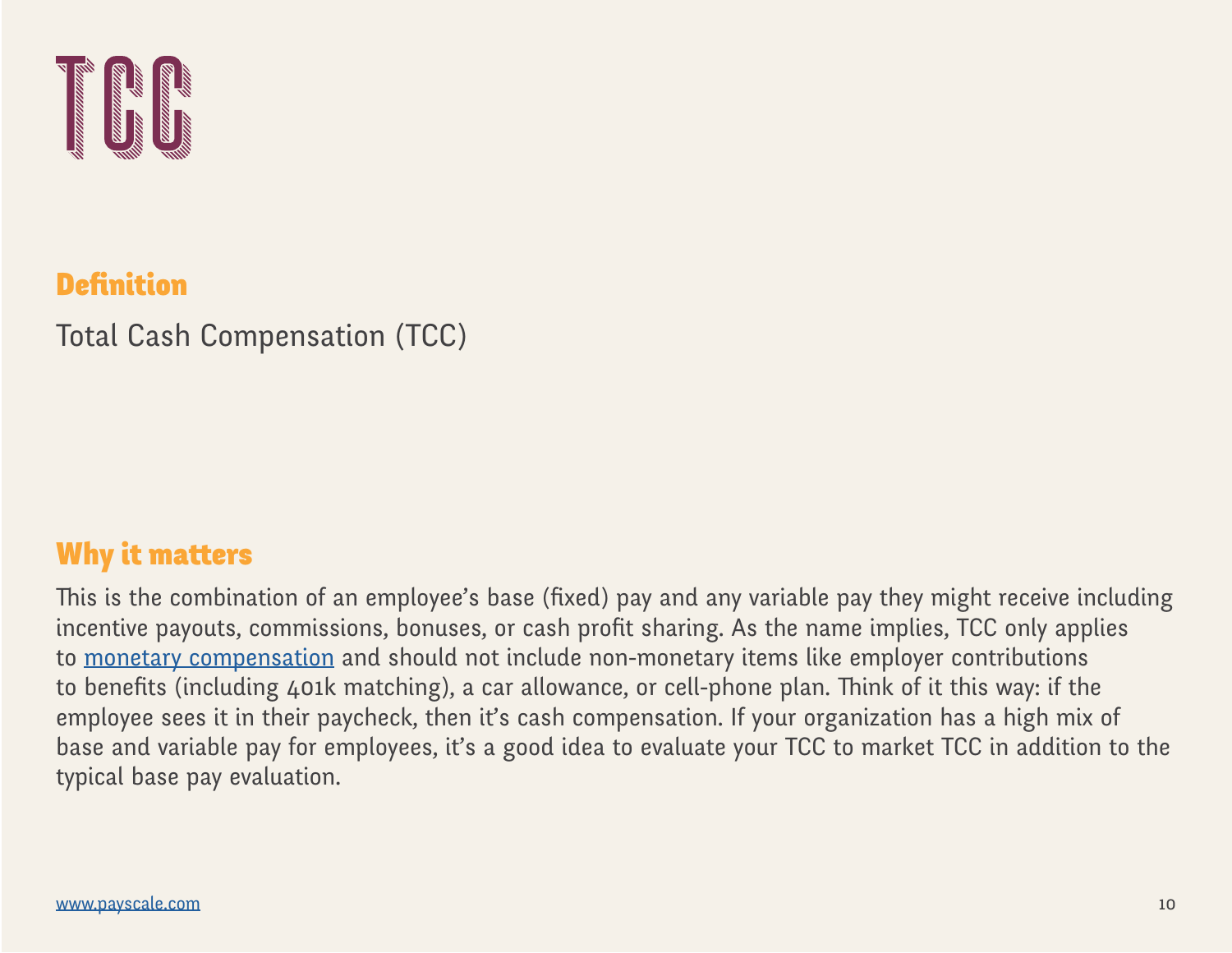<span id="page-10-0"></span>

Non-Exempt employees are those who are subject to the minimum wage and overtime pay provisions of the **[Fair Labor Standards Act](http://www.dol.gov/whd/flsa/) (FLSA)**. Exempt employees are those who are not subject to FLSA minimum wage and overtime provisions.

#### Why it maters

As an HR Professional, you probably already know that geting FLSA classifcations right is critical if you want to avoid potential legal issues. Remember that under the FLSA there is no limit to the number of hours that an employee may work, either daily or weekly. It simply requires that overtime pay must be paid at a rate of no less than 1½ times the non-exempt employee's regular rate of pay for hours worked over the maximum in a workweek. Jobs classifed as exempt do not have the same regulations in place and therefore must meet specific criteria to qualify for exemption status. These jobs are typically paid on a salaried basis.

Changes are currently being considered regarding what types of jobs can be classifed as exempt or nonexempt under FLSA–set to go live in 2016. Don't assume that all your hourly jobs are non-exempt and your salaried jobs are exempt. If you are conducting an FLSA audit as part of developing your compensation plan, it's a good idea to connect with an employment lawyer to confrm your classifcations are correct.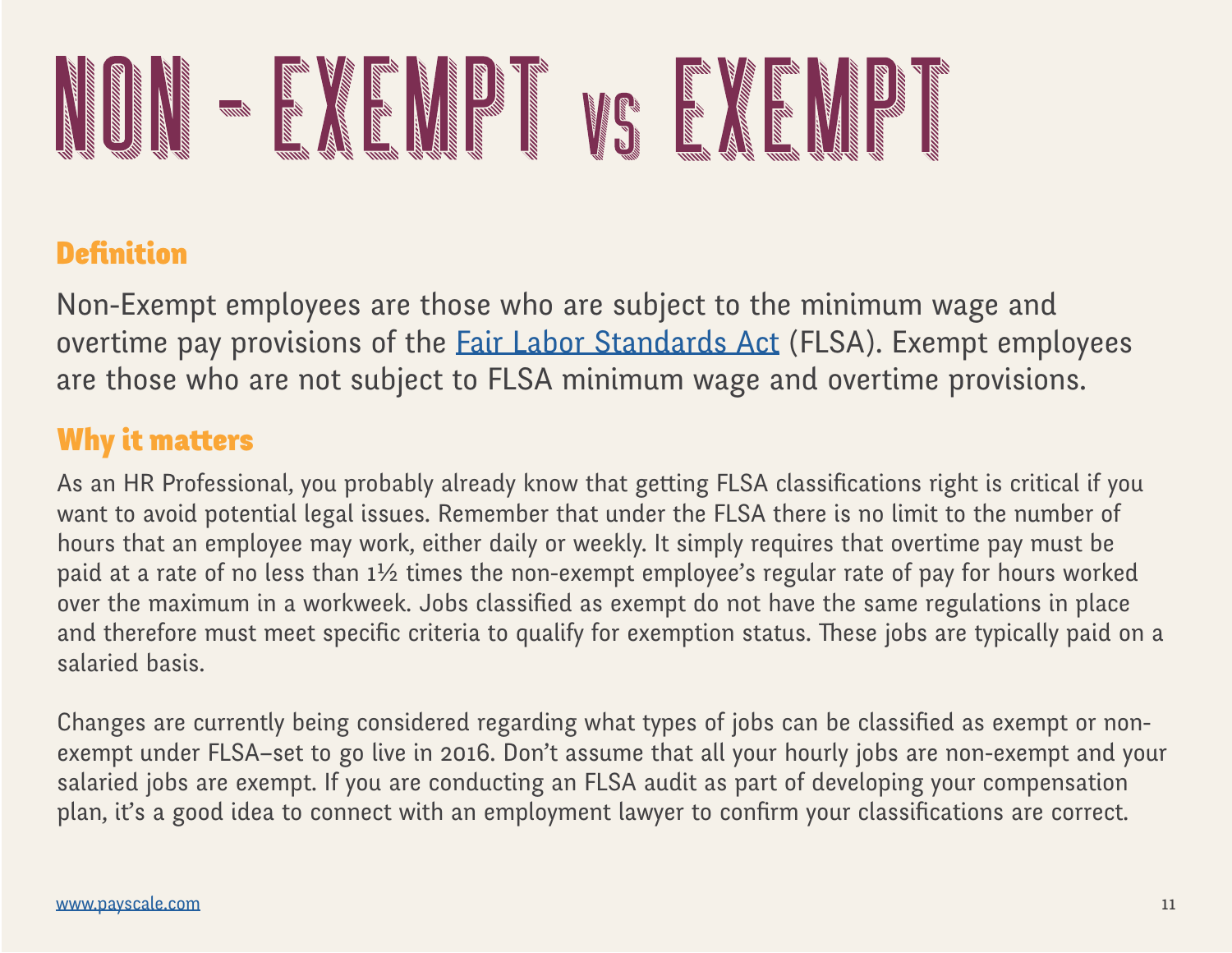





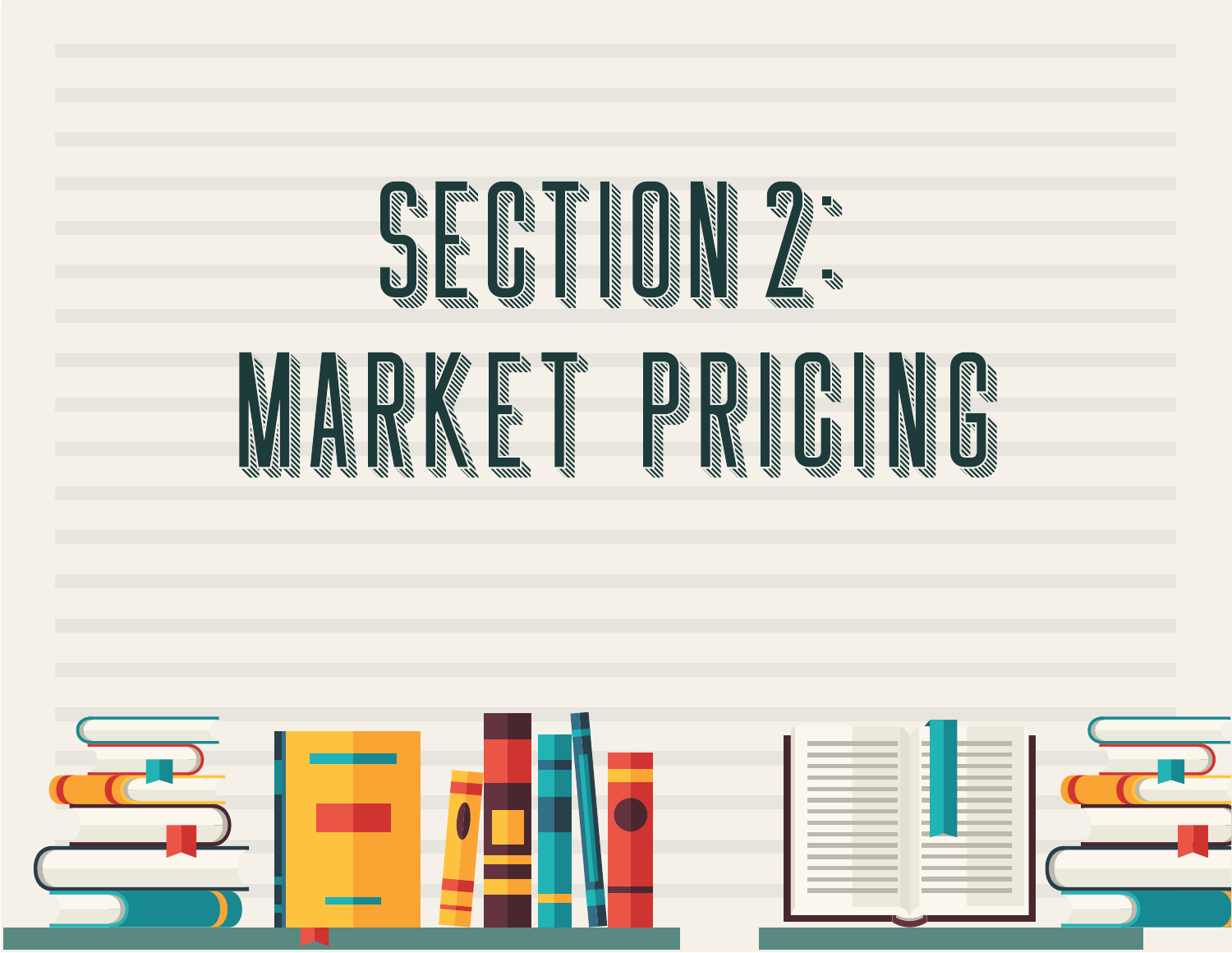<span id="page-12-0"></span>

The process by which you compare the pay for your jobs against what other companies with similar jobs are paying.

#### Why it maters

How do you know if your pay is competitive? One of the most tried and true methods is by conducting a market study. Gather external data and evaluate that information against how you are paying internally. The study can be done through your own research or in partnership with a consultant or salary survey provider. [Survey providers vary](http://www.payscale.com/compensation-today/2015/07/building-salary-ranges-for-beginners-part-1) so it's important to research your selected data source and their data collection methodology before using that information to guide your decisions on pay.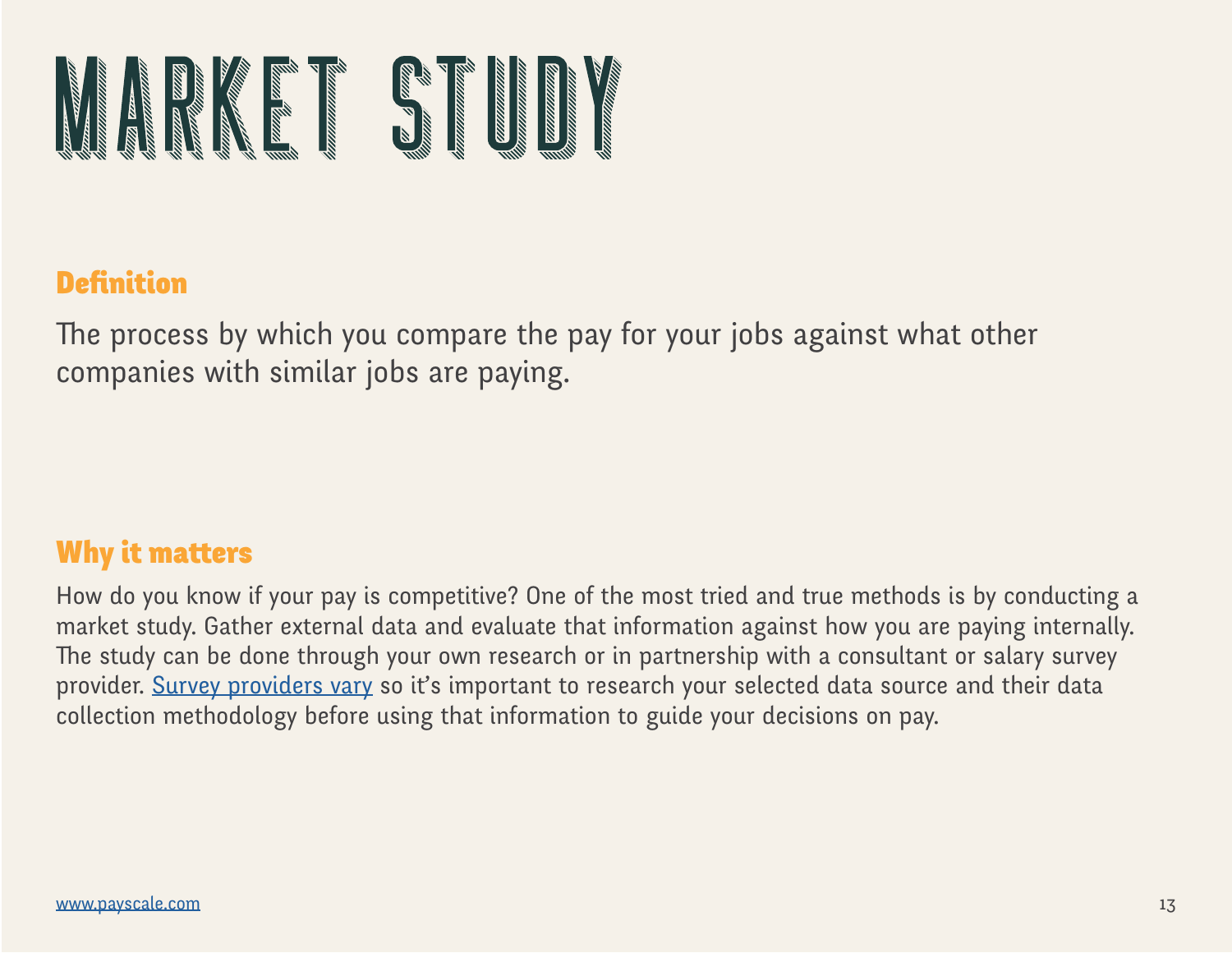<span id="page-13-0"></span>

A job commonly found in the market.

#### Why it maters

Often misunderstood, but a very critical part of evaluating compensation, is the [benchmark job](http://resources.payscale.com/hr-thanks-webinar-recording-job-matching.html?mkt_tok=3RkMMJWWfF9wsRonu6rIeu%252FhmjTEU5z17%252BokWKaygph41El3fuXBP2XqjvpVQcVnNrjYDBceEJhqyQJxPr3BLdcN1Nl2RhHqCA%25%25E2%2580%258B3D%25%25E2%2580%258B3D). A benchmark job is what you use to compare pay at your organization with pay in the market. 'Commonly found' is defined as a job that exists across a variety of companies and in a variety of industries. The reason the benchmark job is so important is that it allows you to evaluate your pay against other companies with a shared point of comparison. For example, most companies—regardless of their line of business—employ an Accounts Payable person. At least 50% of the jobs in a business should be benchmarked in order to get an accurate idea of how the company pays compared to the market. Most traditional salary survey providers have a limited number of jobs titles to choose from when benchmarking. Other data providers, like [PayScale](http://www.payscale.com/hr/product-benchmark), offer more than 15,000 job titles so the percentage of jobs benchmarked will likely exceed 50%, ofering a more precise picture of your pay to market.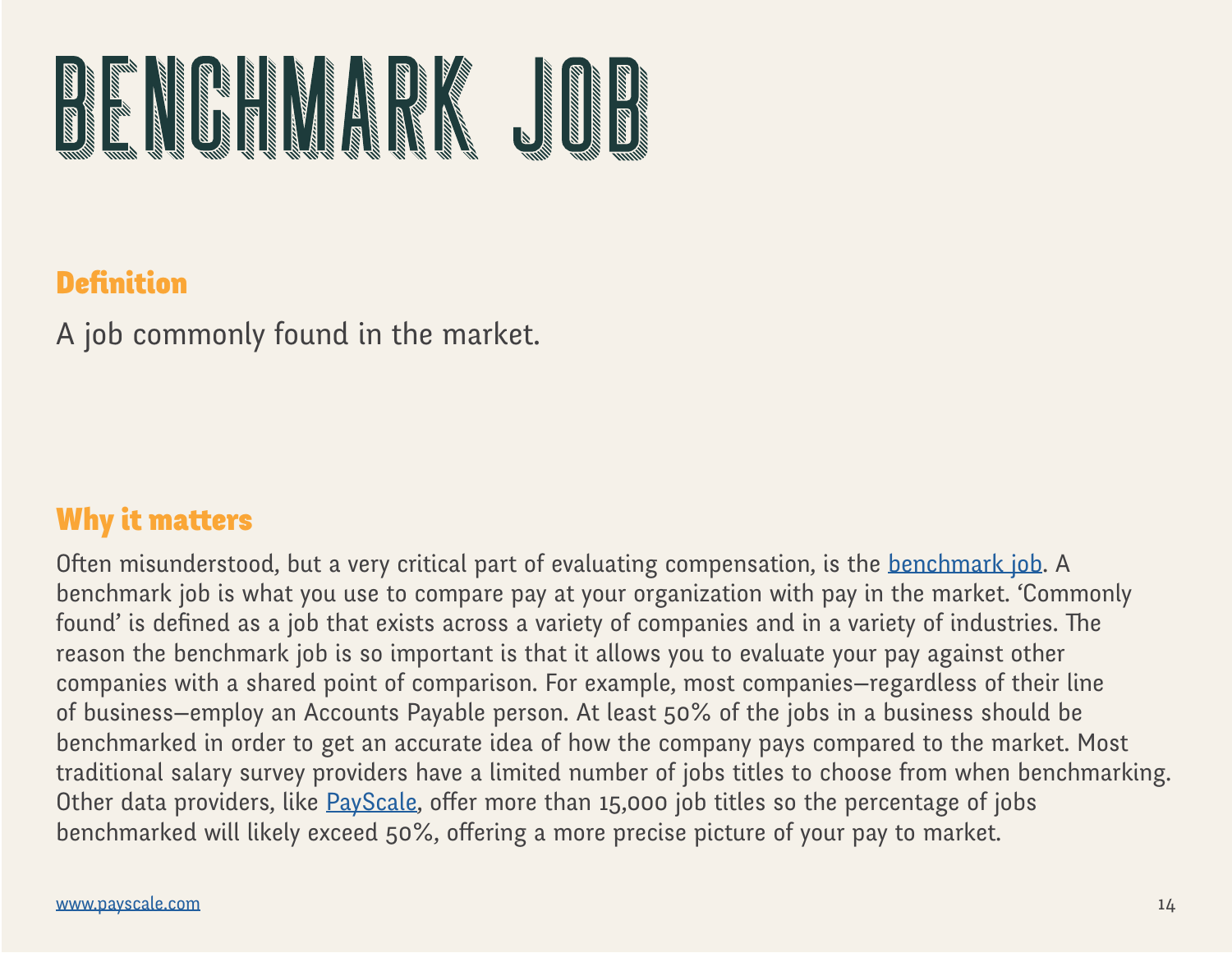<span id="page-14-0"></span>

The details about a job that influence how the job is paid.

#### Why it maters

When comparing your pay to the market, it's important to outline the factors that infuence how jobs are paid to make sure those factors are consistent between your job and the benchmark. The most common compensable factors include years of experience and education, though other equally important factors include skills, certifcation requirements, management responsibilities, travel percentage, and so forth. Don't forget the details about the market, like industry and organization size, as they will also infuence how a job is paid. Before completing a market study, it is important to identify the compensable factors for your benchmark jobs and your market.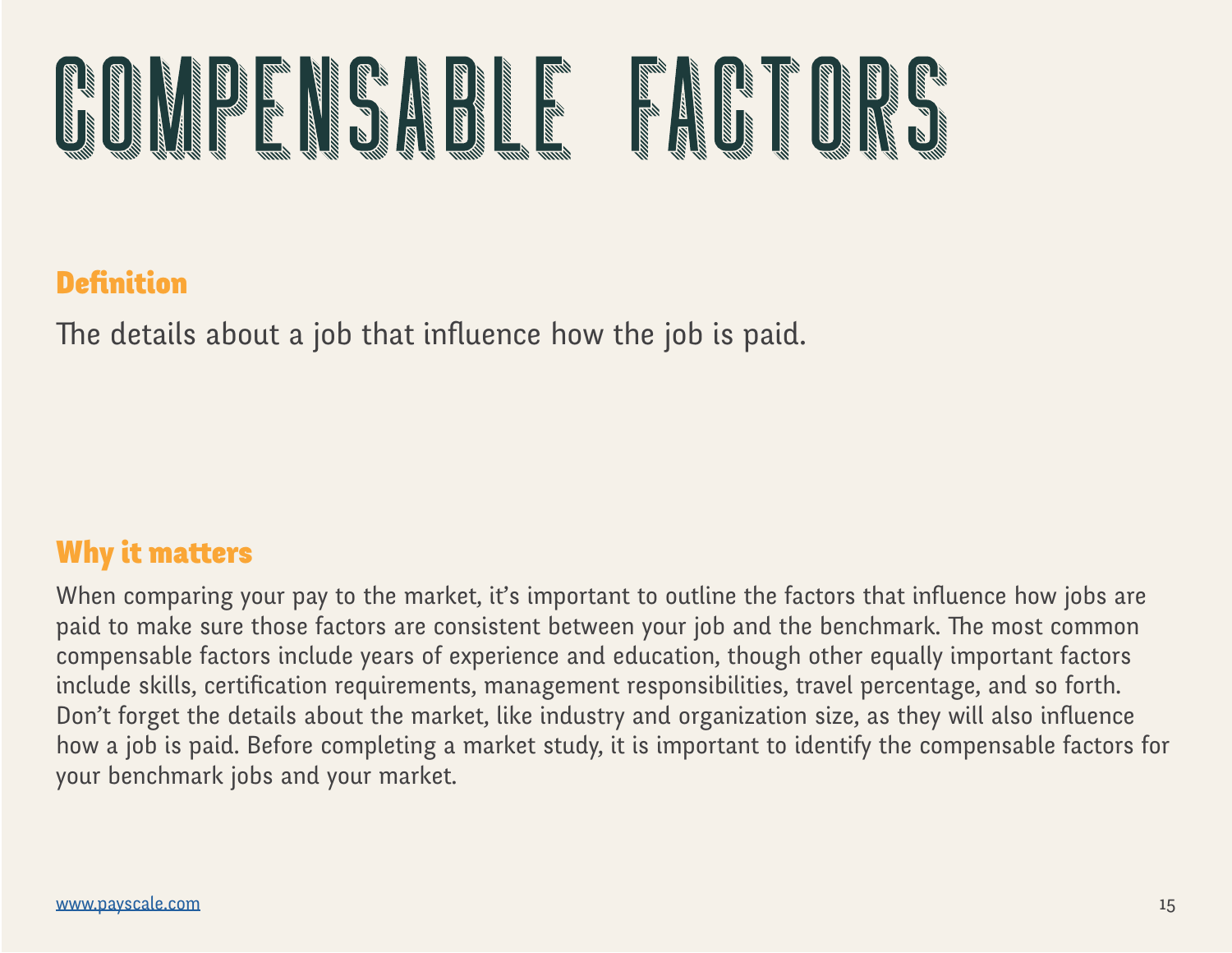<span id="page-15-0"></span>

The labor market is the industry, the size of the organization, and the location where you compete to hire employees. Also called the Talent Market.

#### Why it maters

Companies often talk about paying fairly to "market" but neglect defining what "market" actually means. Avoid the common mistake of defning your market based on your business competitors–while sometimes true, more often than not, organizations compete for employees with organizations outside of their industry, size, and even location.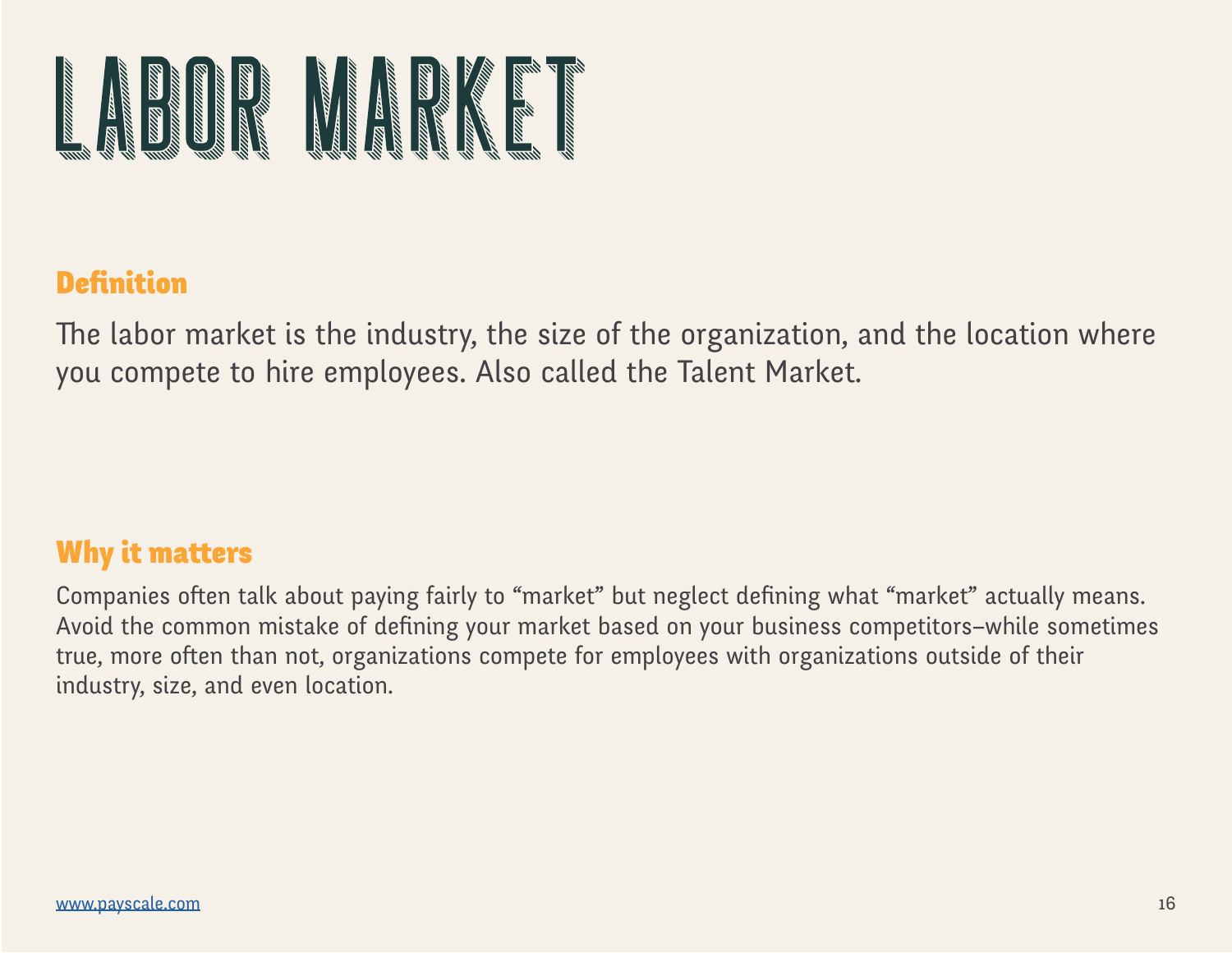<span id="page-16-0"></span>

A point on a rank-ordered scale, found by arranging a group of data points in order of magnitude from lowest to highest. The first percentile approximates the very lowest number found, while the 100th percentile is the very highest.

#### Why it maters

Your target percentile is the exact point in the market where you intend to pay proficient employees. When evaluating your pay ranges to market data, the target percentile is what you will compare your midpoints against to determine if your pay ranges are competitive.

A good way to think about percentiles is to harken back to your high school days and your SAT score. A score at the 90th percentile means 10% of the country scored higher than you and 90% scored lower. The 50th percentile–a favorite among comp professionals–is the exact middle (or median) of the market. Half of companies pay more and half pay less. When someone says they want to "meet the market" they are usually referring to the 50th percentile. It is important to note that there cannot be a percentile greater than 100. So if your executives say they want to pay at 105% of market, that doesn't mean the 105th percentile. Instead, what they likely mean is they want to pay 5% above meeting the market (assuming that 100% is meeting the market).

[www.payscale.com](http://www.payscale.com/hr) and the community of the community of the community of the community of the community of the community of the community of the community of the community of the community of the community of the community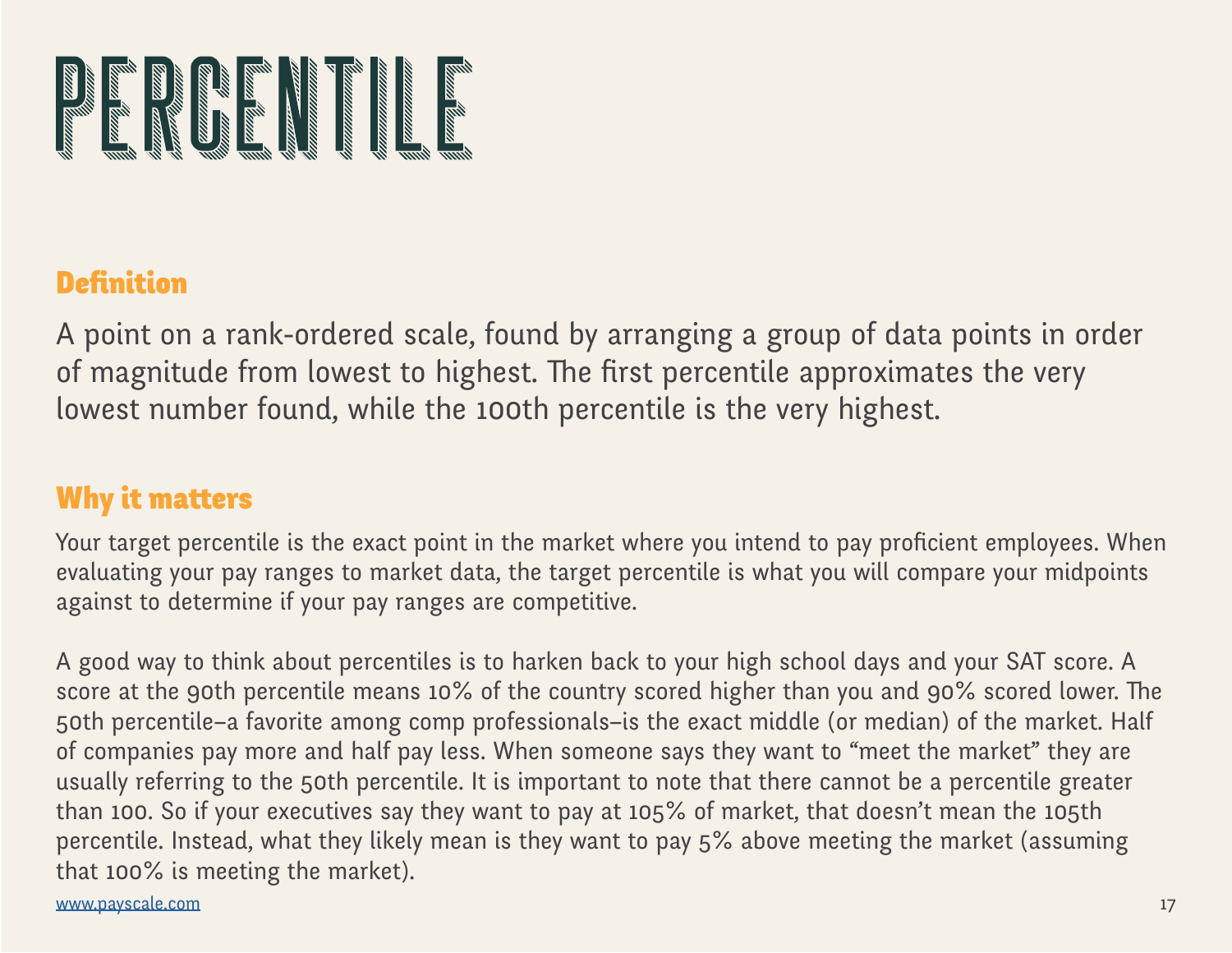<span id="page-17-0"></span>

The comparison of internal pay to the market pay rate for a job. Calculated as Pay Rate ÷ Market Rate at Your Target Percentile.

#### Why it maters

Market ratio is often used to evaluate how closely an organization is paying to where it is targeting to pay in the market. Companies usually strive to have a majority of their employees paid within close proximity to their target percentile, though there are cases where it makes sense that employee pay may be higher or lower than your target (in the case of newer employees still in training or more tenured employees performing above proficiency). A ratio of 1.00 means that the employee is paid at the target percentile. Ratios above 1.00 indicate employee pay exceeds the market value for their job and ratios below indicate employee pay is below the market value for their job. For example, a ratio of 1.07 means employee pay is 7% above the target and a ratio of .93 means employee pay is 7% below the target.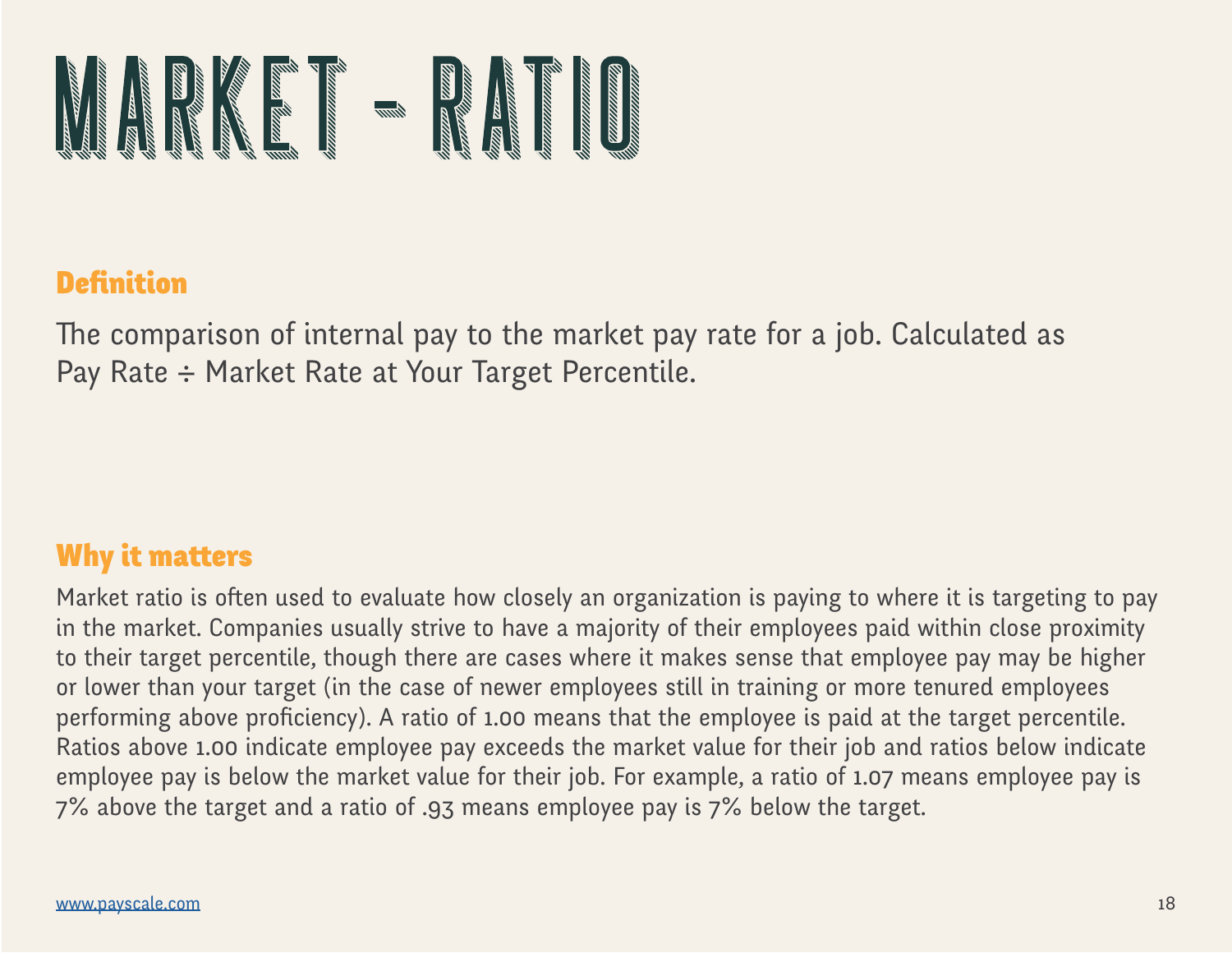





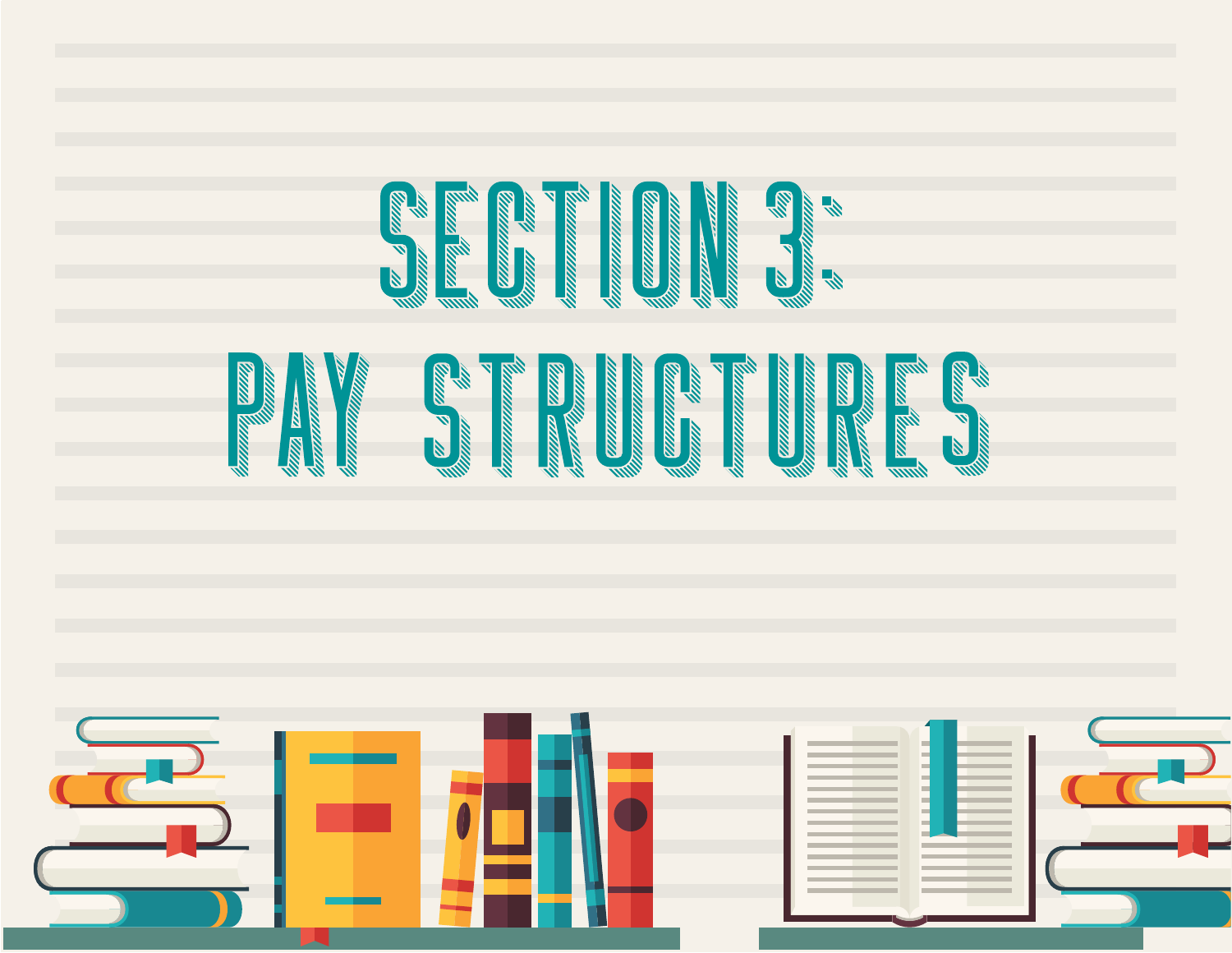## <span id="page-19-0"></span>**De de de de la de la de la de la de la de la de la de la de la de la de la de la de la de la de la de la de la**

#### **Definition**

A pay range is the upper and lower limits of compensation, typically including a minimum, midpoint, and maximum. A pay grade is an identifier of a range and multiple jobs can be grouped into the same grade. A pay band is the broadest grouping and often includes several grades and ranges with a spread of 100% or more between the minimum value in the lowest range to the maximum value in the highest range.

#### Why it maters

A pay range is really the starting point for any pay structure–it identifes what spread of pay can apply to a given job. Some companies will [build out a range](http://www.payscale.com/compensation-today/2015/07/building-salary-ranges-for-beginners-part-1) for every job, referencing the market value for each job and building a range around that market value. This is a good approach if your organization has less than 20 positions. Any more than that and administering and maintaining your ranges can be a bit of a challenge. Not to mention that if you have more than 20 jobs, you will probably start seeing some paterns in your ranges (several jobs having roughly the same range of pay). At that point, a good option to ease up on administration demands as well as allow for more fexibility is the creation of grades and ranges. Jobs with similar internal and market value are assigned the same range of pay and in the same grade. Using this method means jobs with no market value can be placed in the structure, grouped with jobs that have a similar internal value. Some organizations prefer to use broad pay bands, where multiple grades and ranges are grouped together in a pay band. While this practice was common in the 80's when there was budget to allow for large wage growth in a single band, it is a less common practice today.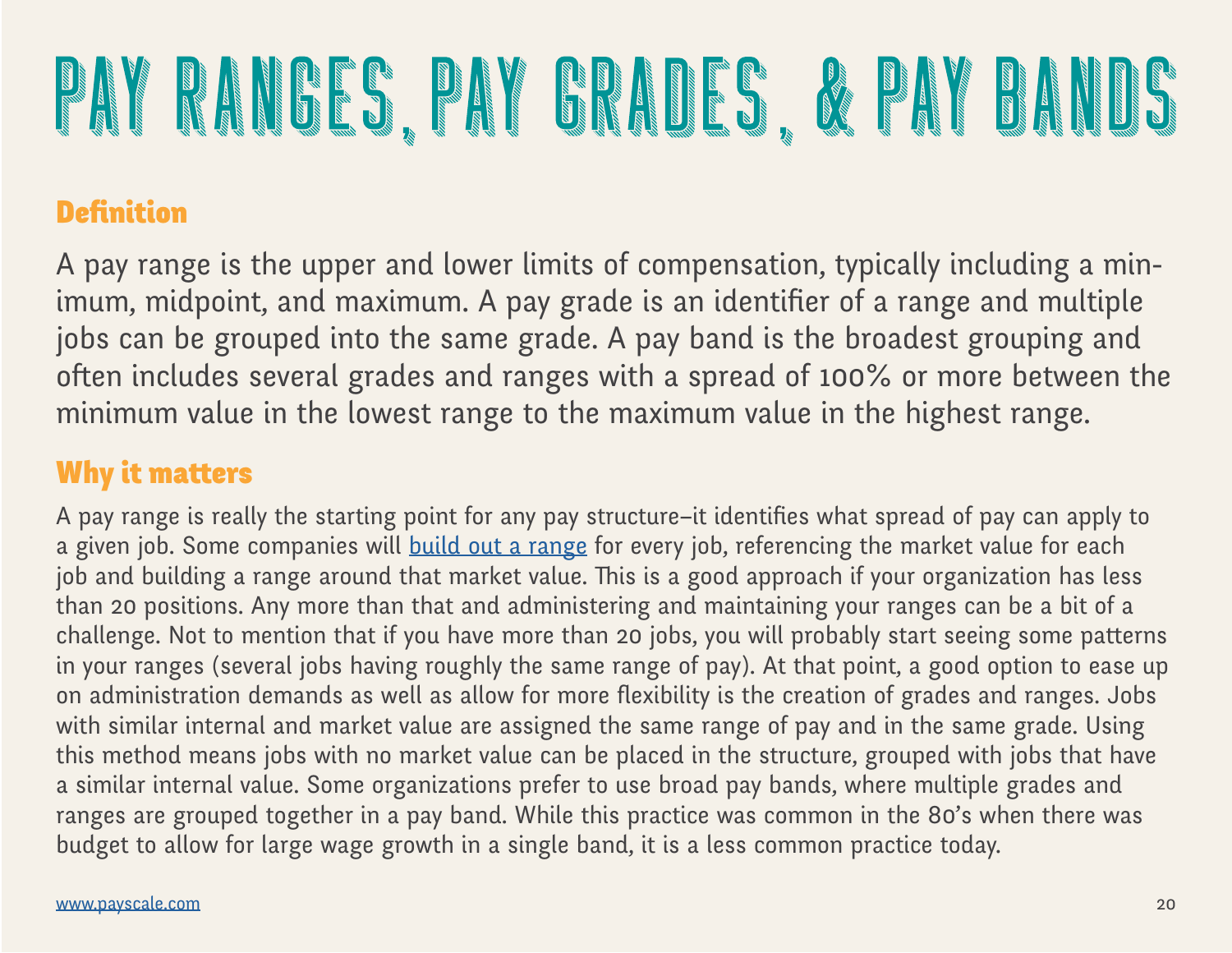<span id="page-20-0"></span>

The exact middle of the range, equidistant to the range minimum and range maximum, and aligned to the market value for the job.

#### Why it maters

The midpoint of your range is probably one of the more important details in your compensation plan. The range minimum and range maximum are built around the midpoint. If you are building pay ranges for your jobs, then your [range midpoint](http://resources.payscale.com/rs/payscale/images/2013-How-to-Build-Pay-Grades-and-Salary-Ranges.pdf) should be the same as the market value for your job at your target percentile. In a grade and range structure, all jobs of a similar market value are assigned to a grade with a range midpoint that is closest to the average market value. The midpoint is also considered the proficiency point for the job. Employees should be hired in at the range minimum and as they gain proficiency, their pay should approach the midpoint. The midpoint should be evaluated annually and is the point in your ranges that you would adjust to keep your structure competitive with your pay strategy.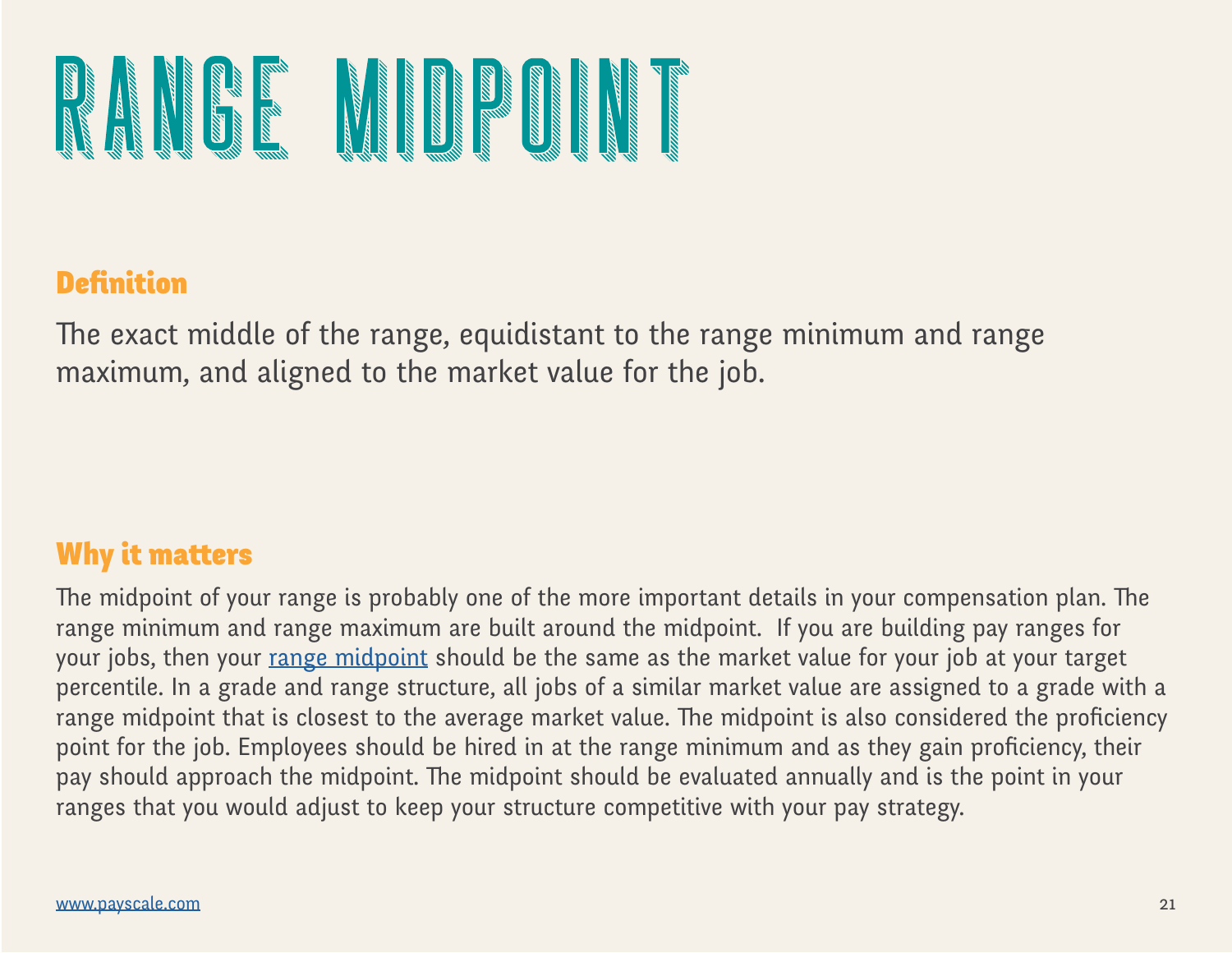<span id="page-21-0"></span>

The distance between the minimum and the maximum salary values in a range.

#### Why it maters

The range width is built around the range midpoint and is used to ensure your structure is mathematically sound (and therefore legally defensible). The width of a pay range reflects the extent of salary opportunity for the jobs in the range. Wider ranges are usually for higher level jobs where there is a greater need to diferentiate how incumbents in that range are paid. Narrower ranges are more common for jobs where there is not a lot of variance in how the market pays that job and there is less need to diferentiate between how incumbents in a single job are paid. While there is no hard and fast rule on what range spreads should be, it is common to use 30-40% for hourly administrative or production positions, 40-60% for entry to mid-level professional or managerial positions, and 60-70% for executive positions.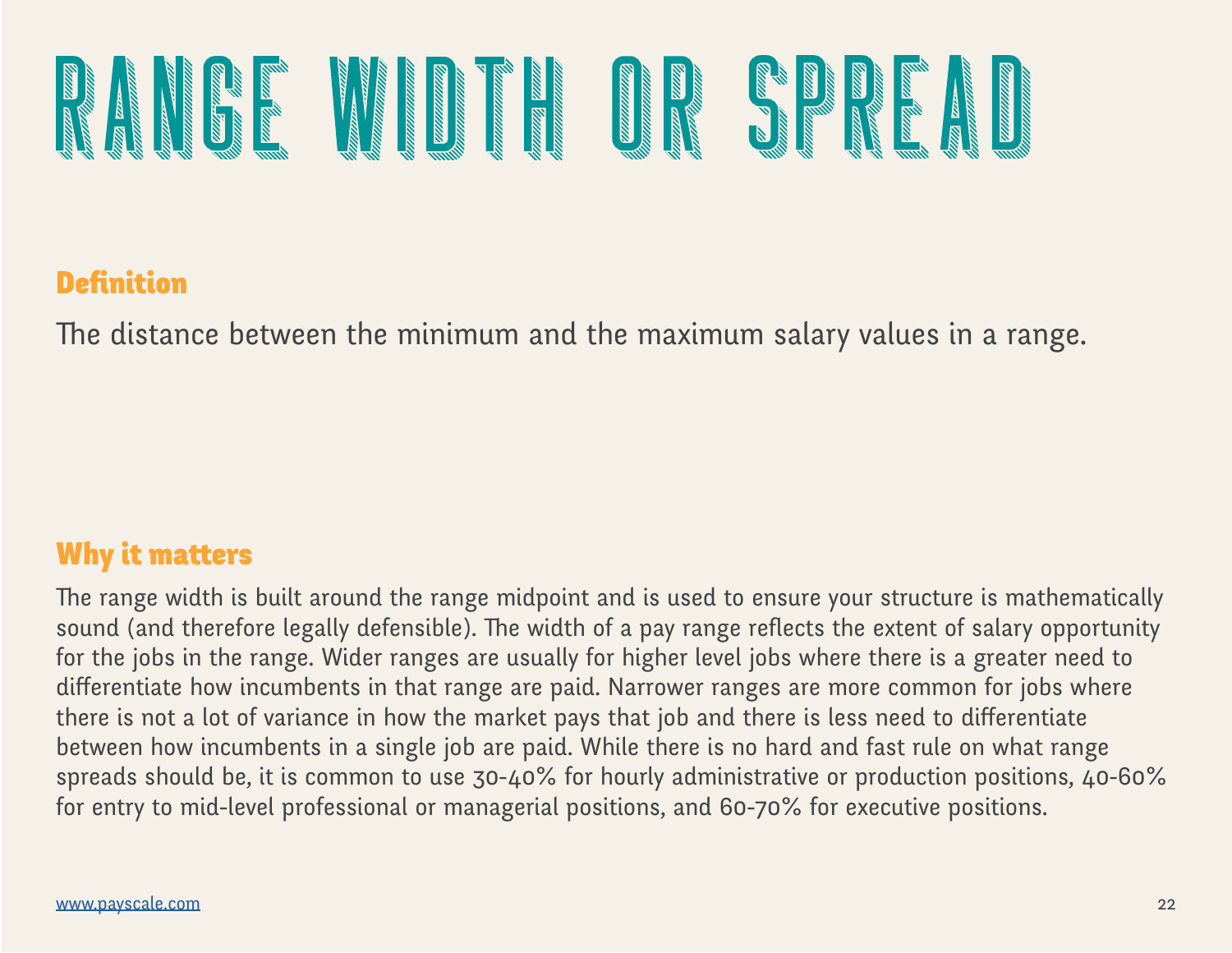<span id="page-22-0"></span>

How an employee pay rate compares to the midpoint of their range. Calculated as Pay Rate ÷ Range Midpoint.

#### Why it maters

The *compa* (or comparative) ratio is often used to evaluate how closely an organization is following its compensation plan. While there are often several exceptions, companies usually strive to have a majority of their employees paid within close proximity to the midpoint. Reviewing your compa-ratios can help you assess if you are in fact doing so, and/or if some employees are too high or too low in their range. It is not possible to know your compa-ratio without frst knowing your range midpoint. A ratio of 1.00 means the employee is paid at midpoint. Ratios above 1.00 mean the employee is paid above midpoint–so a ratio of 1.10 means the employee's pay is 10% above the range midpoint. Ratios below 1.00 mean the employee is paid below midpoint – a ratio of .80 means the employee's pay is 20% below the range midpoint.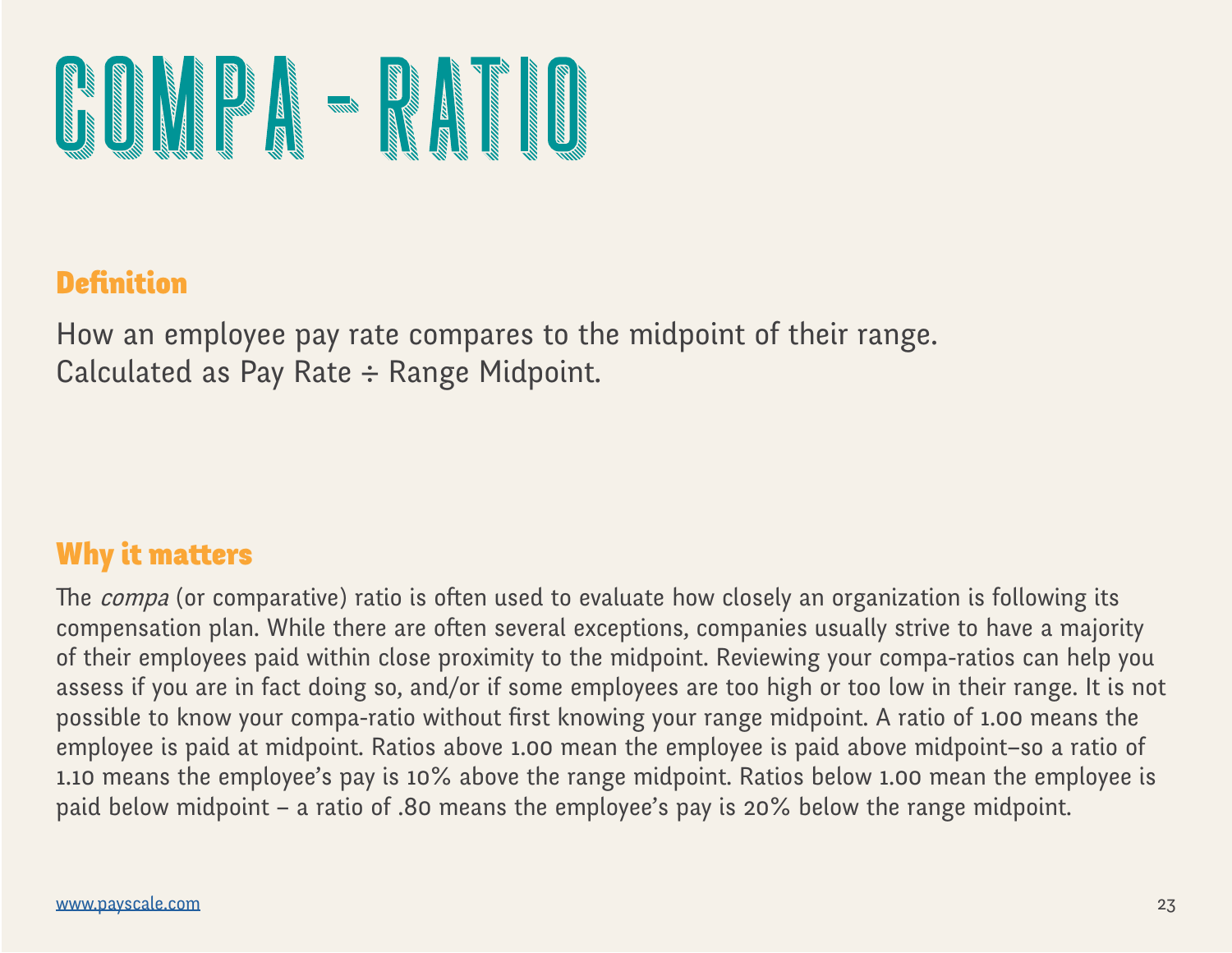<span id="page-23-0"></span>

An individual's pay compared to the complete pay range, or how far into a pay range an employee's pay has progressed. Calculated as (Pay Rate – Range Minimum) ÷ (Range Maximum – Range Minimum). Also known as position-in-range.

#### Why it maters

Range penetration is another way of evaluating how well the organization is adhering to its pay plan. Usually expressed as a percentage, a range penetration of 30% means that an employee is 30% of the way into his/or her range and has 70% more of that range to move through. This can be a useful measure to assess overall if your employees are mostly in the lower parts of their range and have a lot of room before they reach the maximum or if there are certain employees or groups of employees who are being paid toward the top of the range, which could become a problem. A range penetration of 0% means the employee is paid at range minimum, a range penetration of 100% means the employee is paid at range maximum, and a range penetration of 50% means the employee is half way through the range–at midpoint.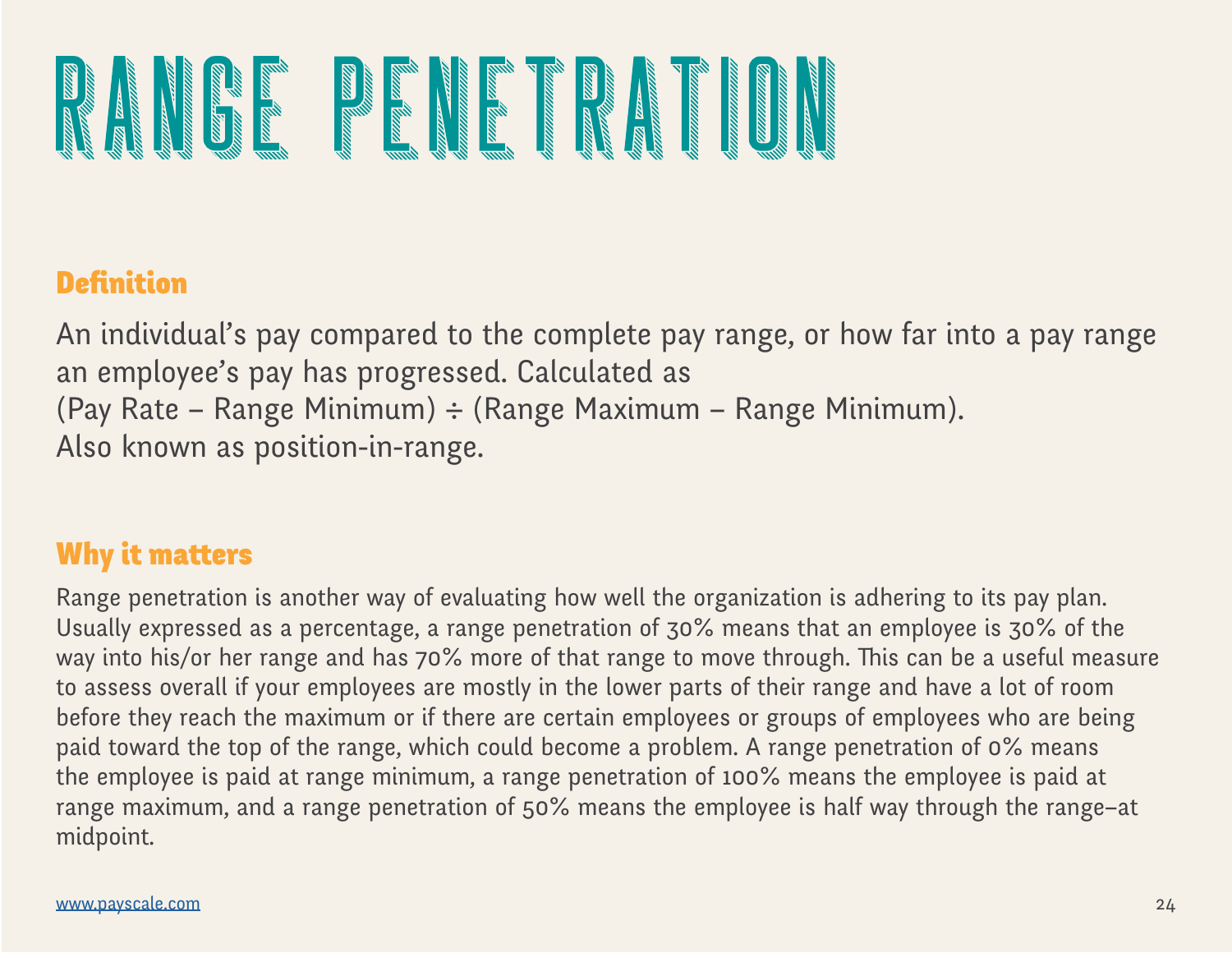### <span id="page-24-0"></span>

#### **Definition**

The percent difference between pay for the same job in two or more locations.

#### Why it maters

Due to the demand for and supply of labor, an employee may be paid more or less depending on where he or she physically works. Generally speaking, jobs in [major metropolitan areas](http://www.payscale.com/compensation-today/2013/05/market-differential-analytics-helps-payscale-customers-compete-in-multiple-markets) tend to pay more than jobs in rural areas, but that is not always the case. Consider that areas which require further employee travel may be compensating people more to get them to make the commute. If you operate in more than one location, it's a good idea to evaluate the geographic diferential between your two (or more) locations and adjust your pay structure accordingly.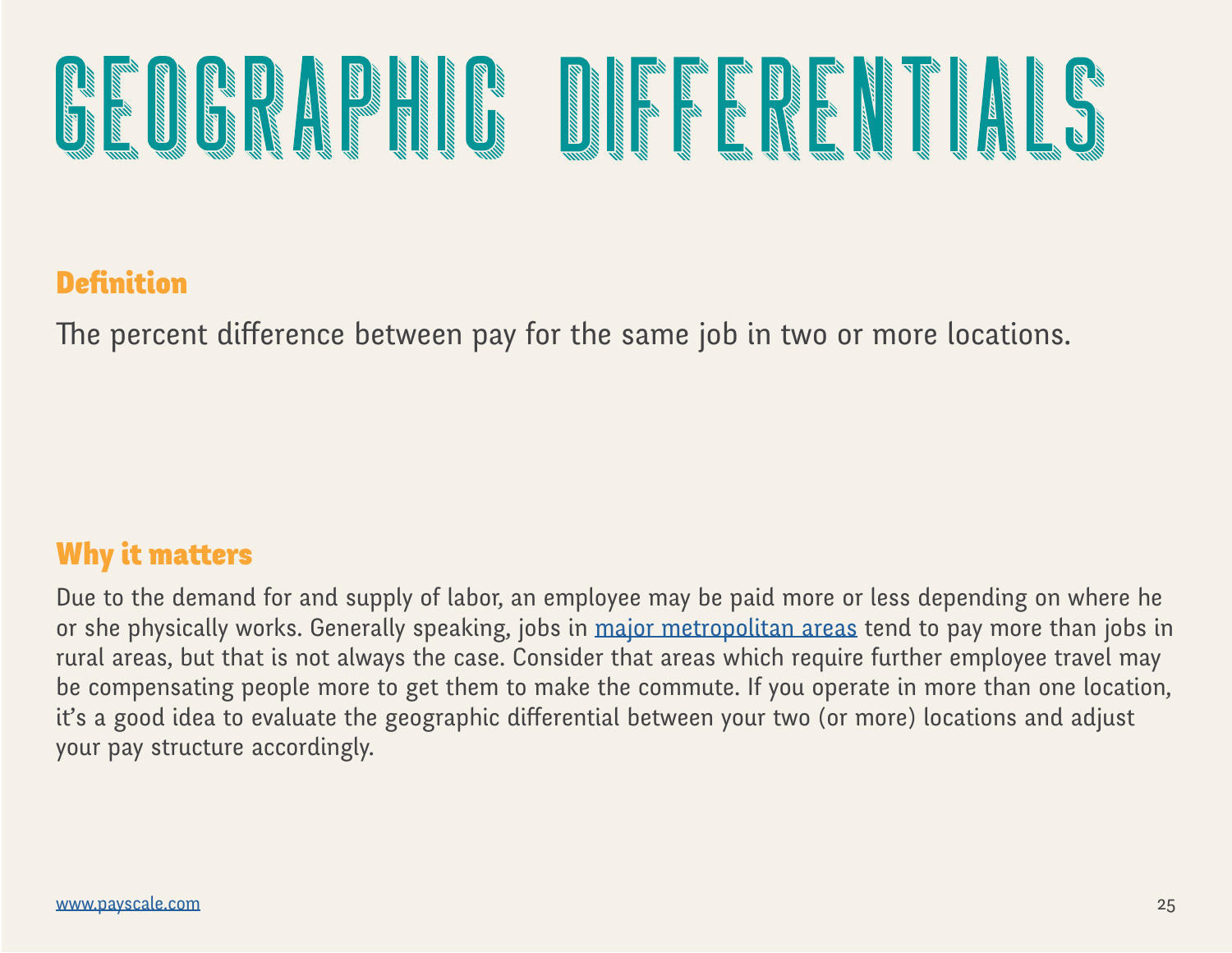



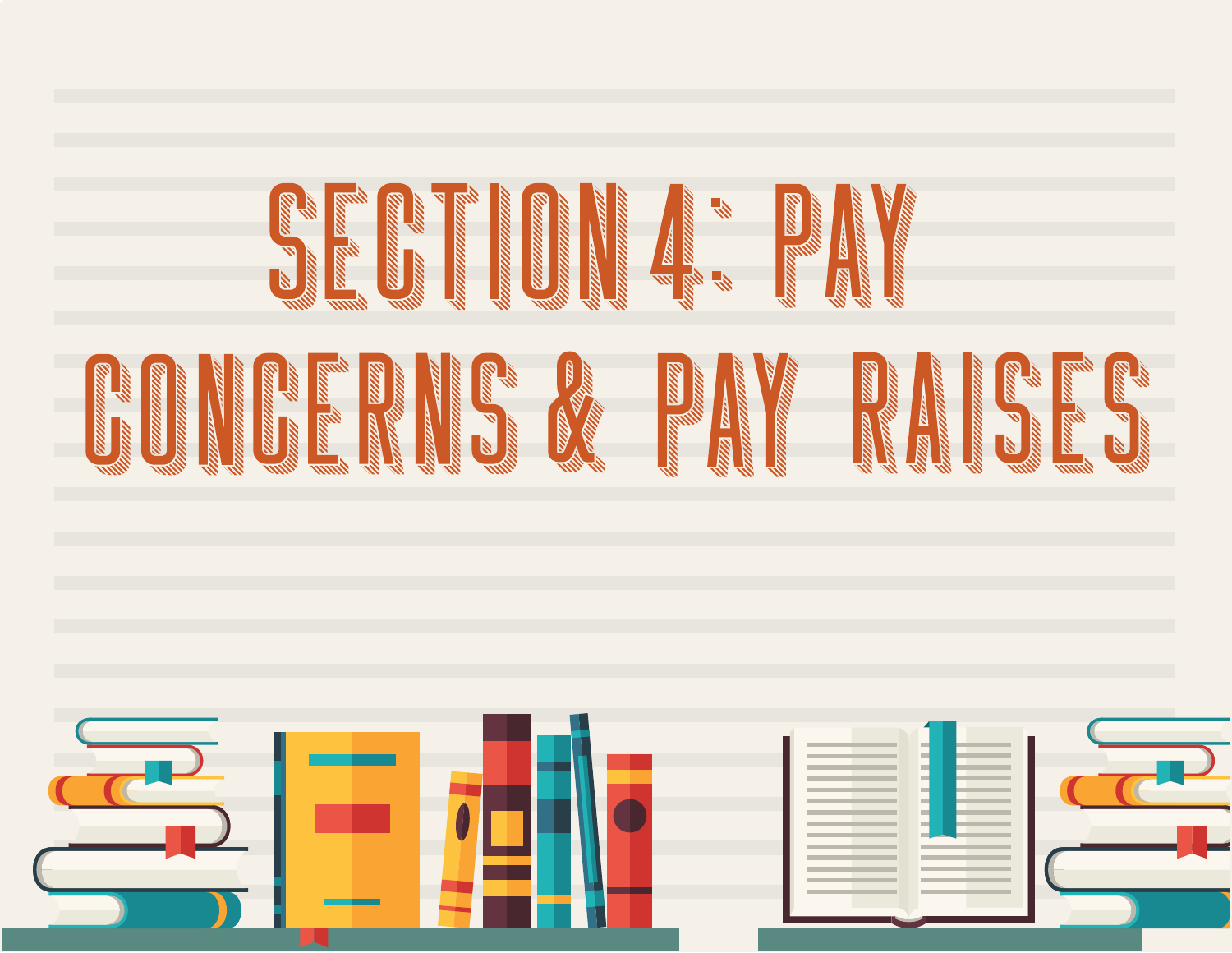# <span id="page-26-0"></span>NIS IN THE REAL PROPERTY OF THE REAL PROPERTY OF THE REAL PROPERTY OF THE REAL PROPERTY OF THE REAL PROPERTY OF

#### **Definition**

Internal equity exists when employees at an organization perceive that they are being rewarded fairly according to the relative value of their jobs. External equity exists when an organization's pay rates are equal to the average rates in the organization's market or sector.

#### Why it maters

How employees perceive their pay compared to their coworkers and others doing similar work at other companies can have a huge impact on retention, job satisfaction, and morale. Internal inequities can have legal ramifcations for the organization so it's a good idea to evaluate internal pay practices within and between departments on a regular basis to identify any large, unexplainable disparities. If you have external inequities and find your pay is low compared to market, you likely have flight risks, higher turnover, and difficulty recruiting. If the external inequity is due to internal pay being higher than market, then you likely have a compensation budget problem. And while turnover may be low, the employees sticking around might be doing so for the wrong reasons.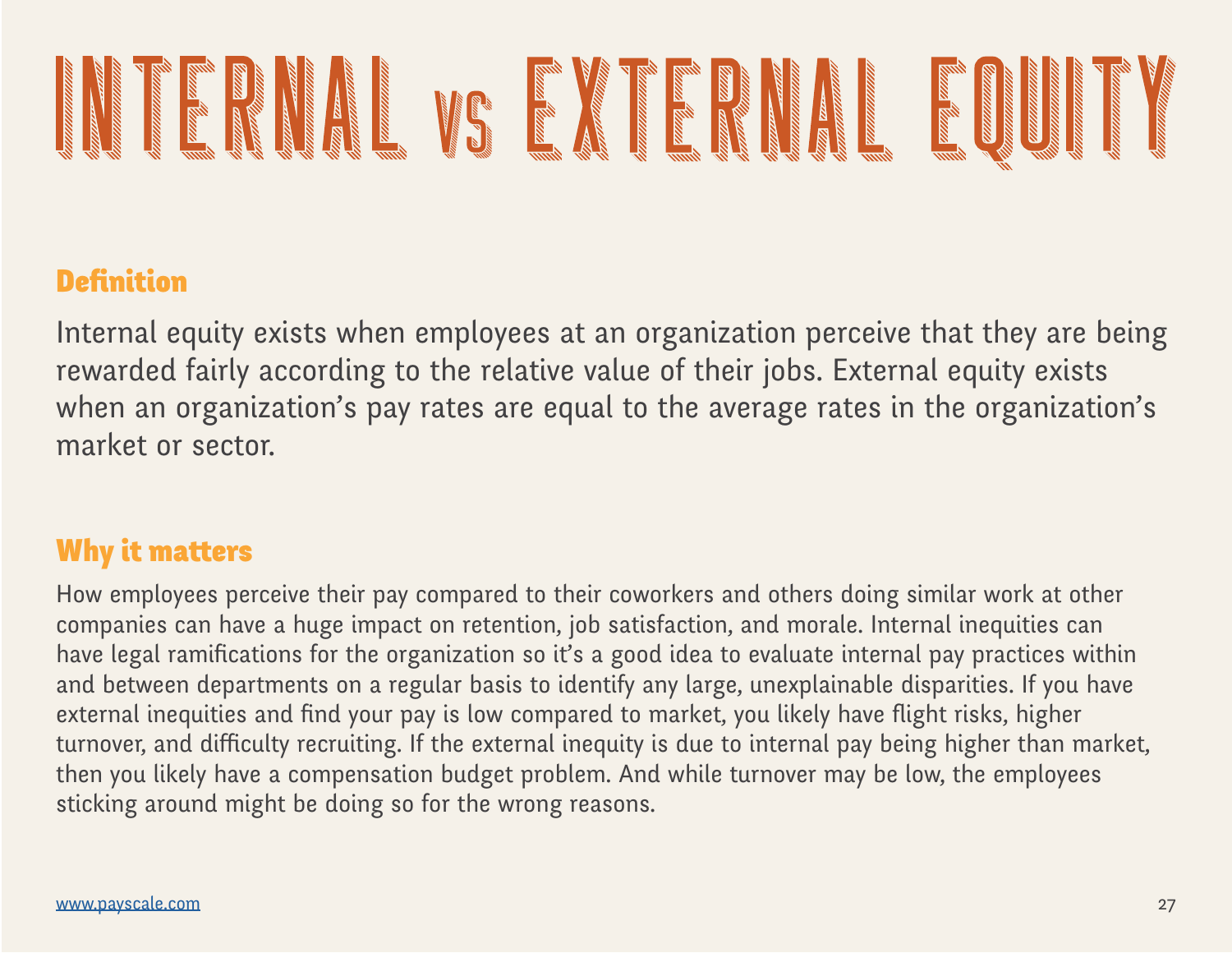<span id="page-27-0"></span>

Wage compression is a phenomenon that occurs when a new hire is paid the same as or more than employees with more seniority in the same job.

#### Why it maters

[Compression is one of the more challenging issues in compensation.](http://www.payscale.com/compensation-today/2011/07/pay-compression) A common culprit is the "hot job," where candidates start asking for rates that exceed those of your current employees in that same job. Due to supply and demand of talent, the rate being sought by candidates is likely fair given the current market conditions. That said, paying new employees at the same rate (or higher) than incumbents can cause some real and ongoing compensation problems, including morale issues. The best strategy to avoid compression is to be proactive rather than reactive to market changes. Listen to candidates and recruiters as that can indicate a need to market price a job out of cycle. Review internal pay spreads–jobs with multiple incumbents who are all paid the same (or similarly) can indicate compression issues.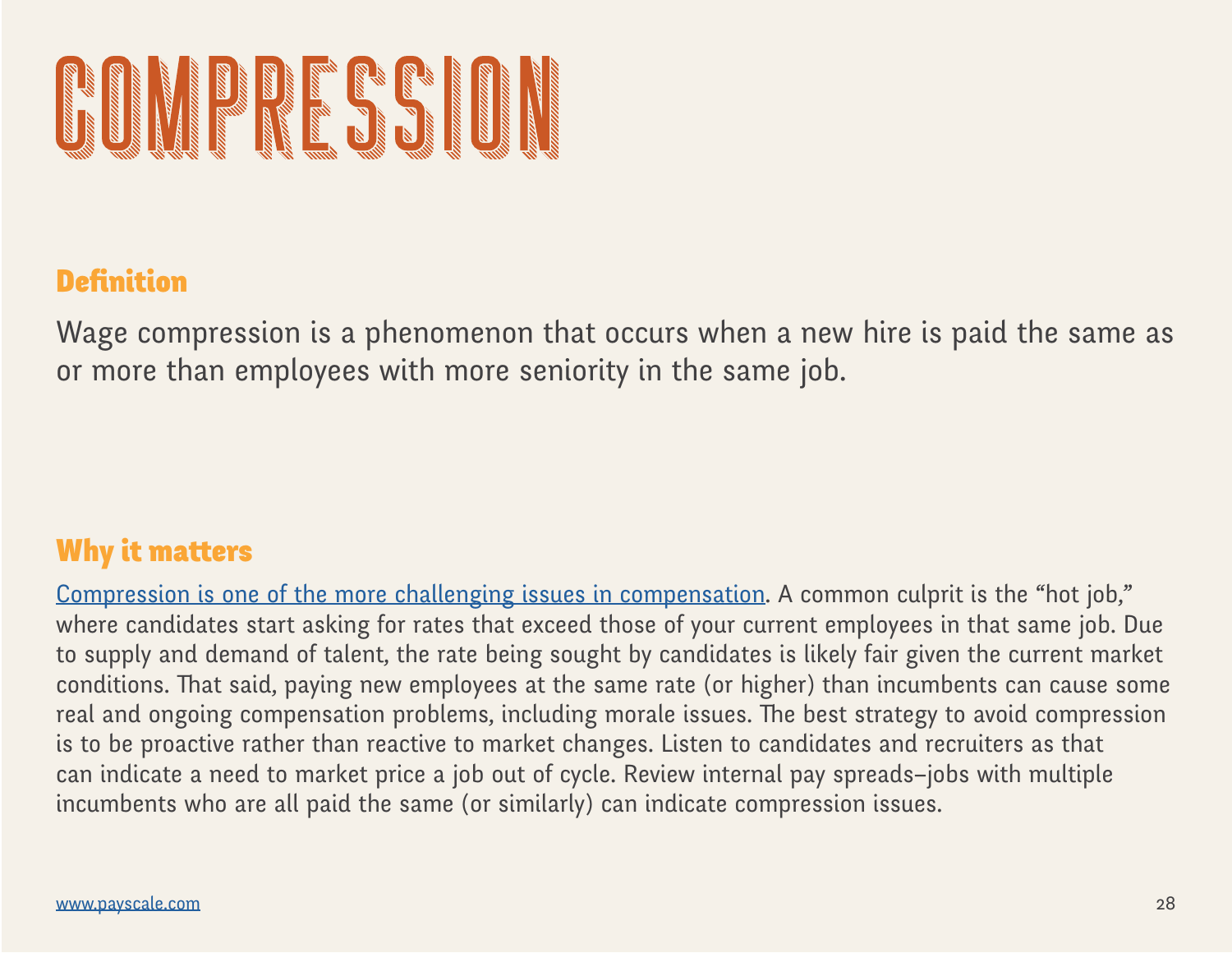## <span id="page-28-0"></span>**De de de la de la de la de la de la de la de la de la de la de la de la de la de la de la de la de la de la de**<br>De la de la de la de la de la de la de la de la de la de la de la de la de la de la de la de la de la de la d

#### **Definition**

A red-circled employee is one whose pay has exceeded the maximum of the range for their job. A green-circled employee is one whose pay is below the minimum of the range for their job.

#### Why it maters

Employees who are paid outside of range can indicate a misalignment between the organization's pay practices and pay structure. In general, employees should be paid somewhere between the minimum and the maximum of their range. Outliers are common when rolling out a compensation plan for the frst time. Without a structure to guide your pay practices, it is likely you will have employees who are paid above the maximum or below the minimum of your new created ranges. Make a plan to address outliers at implementation of the plan as well as create a policy around handling outliers on an ongoing basis. [Red-circled employees](http://www.payscale.com/compensation-today/2016/01/youre-overpaying-now-what) are common in companies where a standard 3% across-the-board increase is given every year, with little attention to a job's market value or the pay range (if established). Green-circled employees are common in companies where pay has been frozen for several years due to budget cuts and now the market has outpaced employee wage growth. It is important to identify outliers and develop a plan to bring them in range. Freezing pay for red-circled employees and ofering a performance-based bonus will help retain top performers without compounding your problem. Allocating budget to bring green-circled employees up to the minimum of the range is recommended, though if the cost is too high to increase everyone at once, consider spreading the increases over several budget cycles.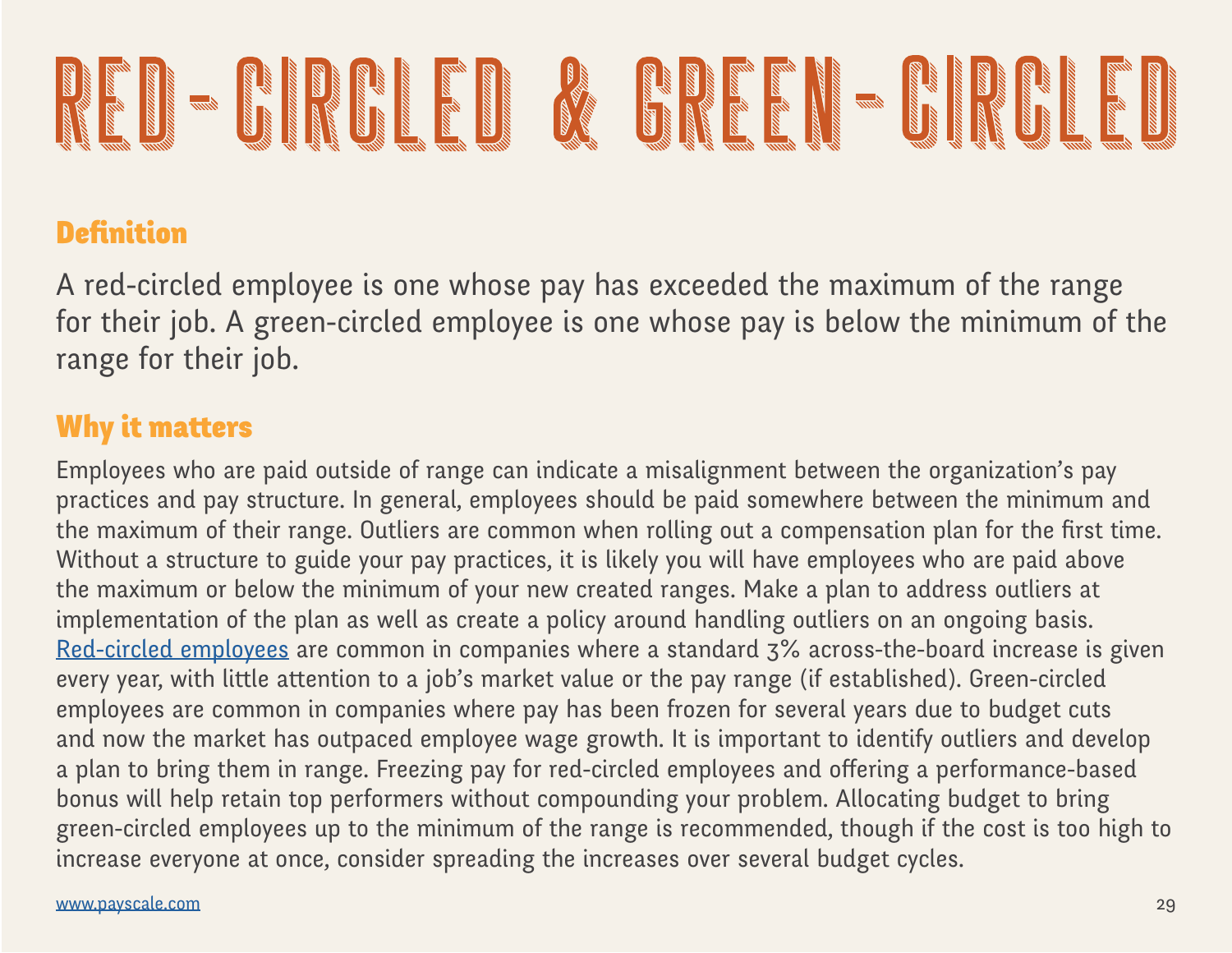<span id="page-29-0"></span>

Cost of Living Adjustments. An across-the-board salary increase or supplemental payment intended to bring pay in line with infation in a geographical area.

#### Why it maters

Many companies will go through the process of adjusting employee pay based on the Consumer Price Index and the cost of living in their given area. Want to really impress the CEO with your compensation savvy? Educate executives on why [COLA is a thing of the past](http://www.payscale.com/compensation-today/2015/12/its-time-to-pour-your-cola-down-the-drain) and what you should really be focusing on is Cost of Labor. Cost of Living is what consumers pay for a basket of goods (milk, gas, clothing, etc.) whereas Cost of Labor is what an organization pays employees to do a job/produce work for said organization. What's the connection? The only connection is that both track supply and demand. Cost of Living tracks goods and Cost of Labor tracks people. The key here is that trying to pay Cost of Living could put the organization at risk of over or underpaying employees relative to competitors in the area. Cost of Labor, on the other hand, ensures your rates remain competitive with the going rate for that type of work. Before budgeting for COLA increases, ask yourself, are you intending to reimburse employees for their living expenses (Cost of Living) or are you intending to pay employees competitive to the local market (Cost of Labor)?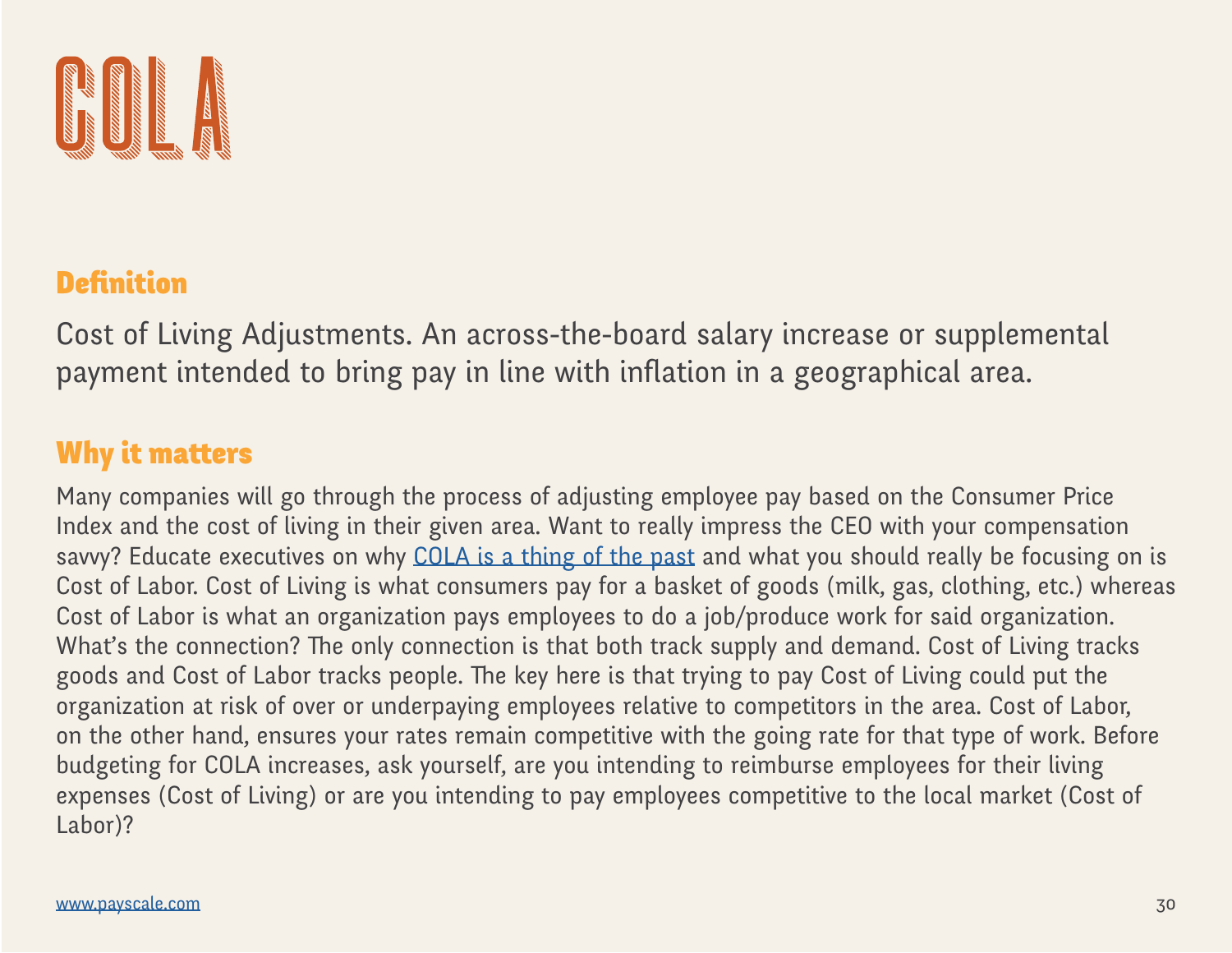### <span id="page-30-0"></span>NE NE HULLINE NGA KE ANG MENGENDANG KE ANG MENGENDANG KE ANG MENGENDANG KE ANG MENGENDANG KE ANG MENGENDANG KA

#### **Definition**

A merit increase is a performance-based raise to an employee's pay. A market adjustment is an increase to the employee's pay based on market movement.

#### Why it maters

It's all about how you communicate the increase(s) to the employee. A market study may reveal that some employees are paid well below the market value for their job and are potential fight risks. When that is the case, some companies will opt to adjust the base pay up for those employees as way to achieve beter market alignment. This increase is and should be treated differently than a merit increase. Why? Because if an employee receives both a market adjustment and a merit increase, without distinguishing between the two, the employee may expect the same amount next year. For example, if the market adjustment brings the employee up 5% and you are allocating a 3% increase on top of that, you don't want the employee to confate the two and expect an 8% increase next year.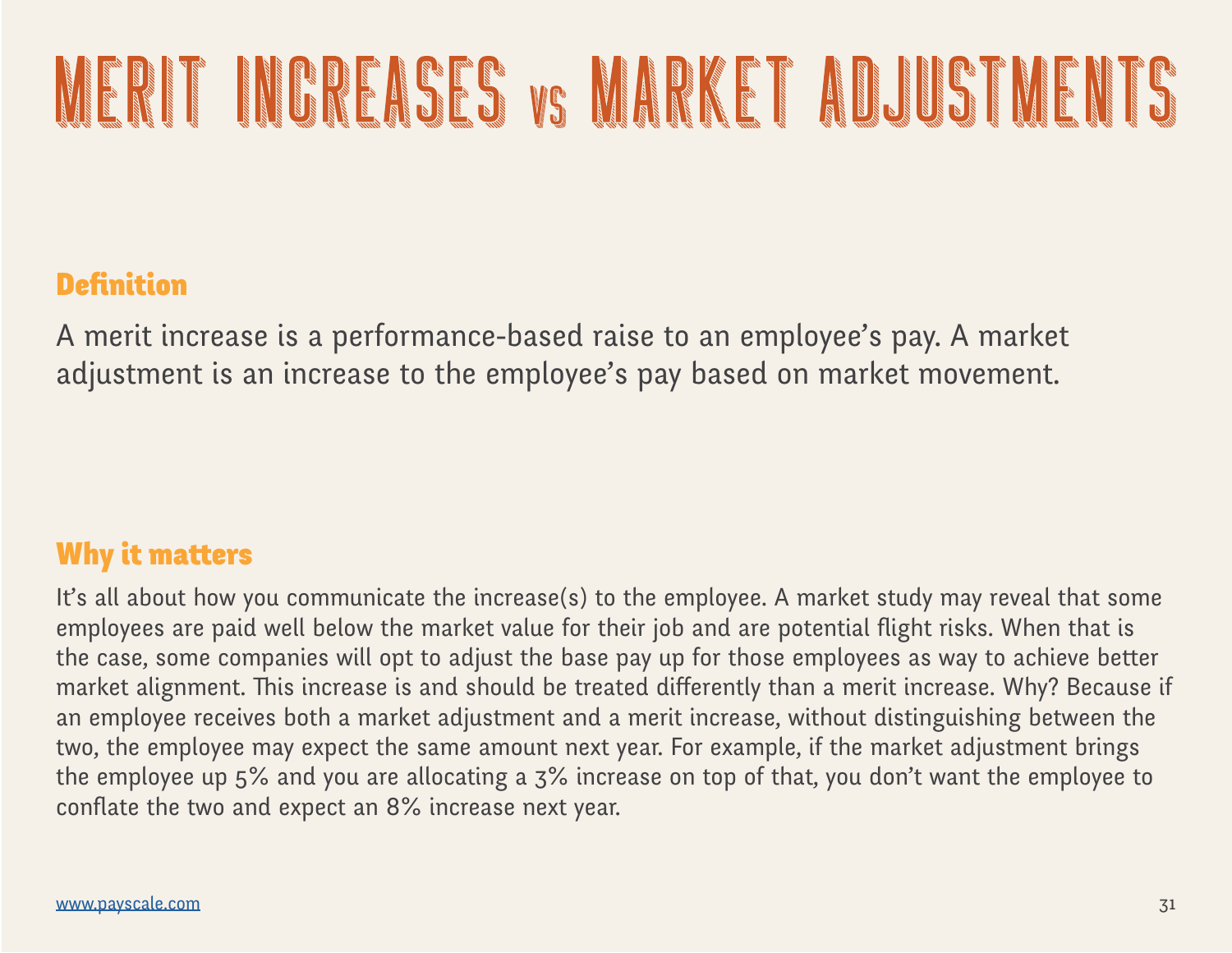<span id="page-31-0"></span>

A pay-for-performance tool used to determine pay increases for individuals based on their performance and position in range (or range penetration).

#### Why it maters

The merit matrix is a straight forward way of allocating your budget across your employee population. Merit matrices support pay-for-performance by accelerating high performers' movement through their range and slowing or halting the movement of pay for poor performers. In a merit matrix, performance ratings are ploted along the vertical side of the matrix and the position-in-range options along the horizontal side. For more information on building a merit matrix, see our post on [5 Steps to Creating a Merit Matrix](http://www.payscale.com/compensation-today/2015/07/5-steps-to-creating-a-merit-matrix).